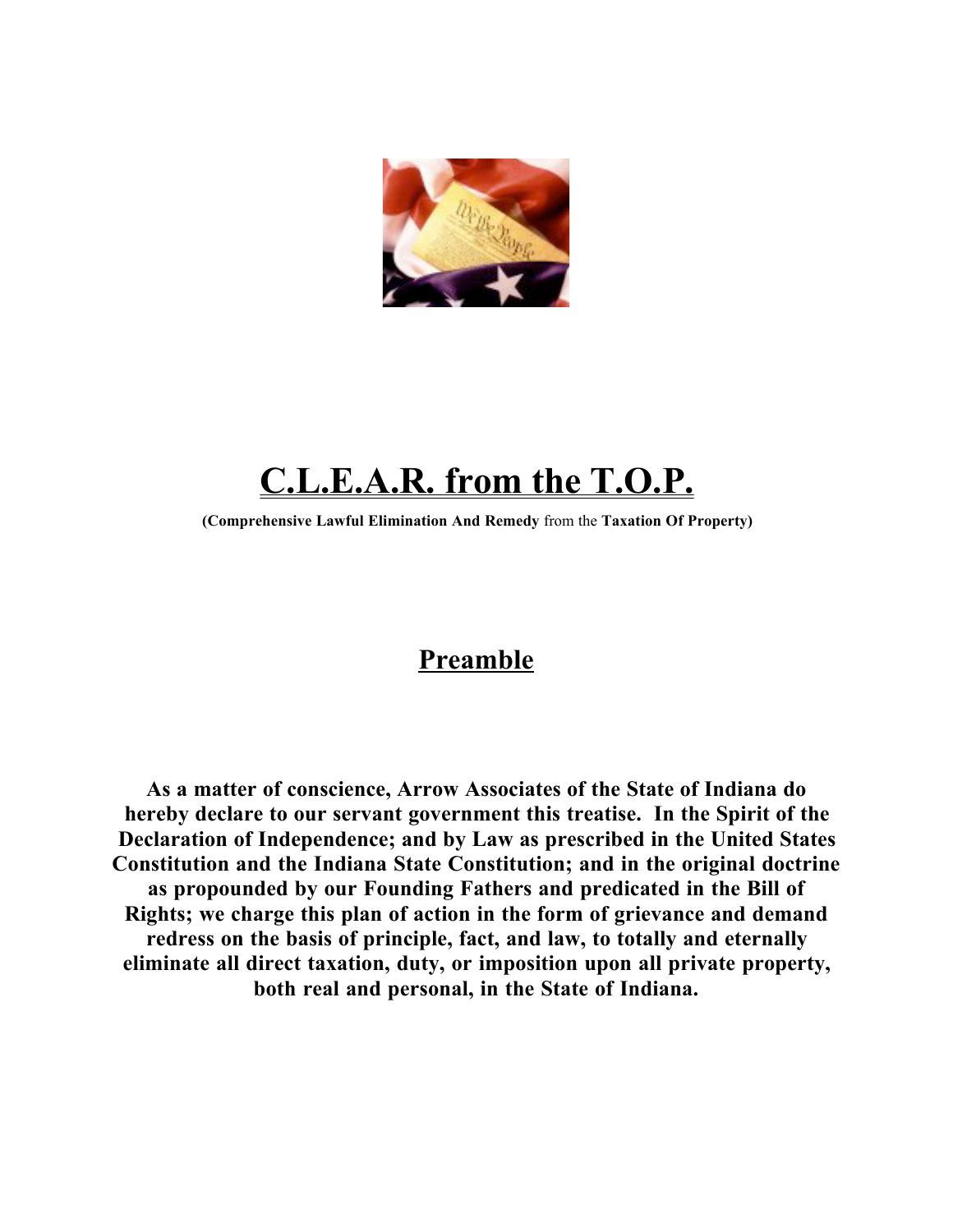## **A Requisite Change in Mentality Toward Property Three Aspects**

Henry David Thoreau:

"There are thousands hacking at the branches of evil to one who is striking at the root."

No perceived solution to private property taxation will ever properly manifest without Hoosiers uniting to strike at the root of the problem. We are witnessing today how the General Assembly and the Courts are hacking at the branches with their quick-fix legislation, unsympathetic rulings, and blatant disregard for the simplicity of Law; instead, twisting, turning, and bending the law to fit whatever abstract concept that protects special interests and status quo powers. It solves nothing. On the contrary, it gets worse. In a phrase, they have no idea as a collective body how to get themselves out of this mess.

No, if this problem of private property taxation is to ever disappear, we must strike at the root. Arrow Associates asserts the problem is the tax itself. And the root of the problem is how we view the nature of property, or rather how government views the nature of property. To strike at the root, we must challenge, demand, then, eradicate the powers and policies which taxes private property.

So, as we thrust in our sickles at the first strikes of the root, let us do so by pondering three specific aspects which will destroy the root, hence, the whole thorny bush of property taxation.

**1. Principle** - The Founding Fathers understood the essential nature and the intrinsic connection between people, property, and power (independence). Indeed, happiness in pursuit of Life and Liberty is, to a large degree, contingent upon the acquisition and ownership of property. While not the only import in all facets to the proliferation of Liberty, the Founders considered the ownership of property primary to the security of other rights.

John Adams said, *"The moment the idea is admitted into society that property is not as sacred as the laws of God, and there is no force of law and public justice to protect it, anarchy and tyranny commence. Property must be secured or Liberty cannot exist."*

Arrow Associates asserts that government has no jurisdiction over private property. The right is inalienable and endowed by our Creator, therefore, above and before any government power. To relinquish this right to the power of State is to risk the loss of all rights.

James Madison declared: *"A man is said to have a right to his property, he may be equally said to have a property in his rights. Where an excess of power prevails, property of no sort is duly respected. No man is safe in his opinions, his person, his faculties, or his possessions.*

The Principle of property securing others rights is tantamount to distinguishing a free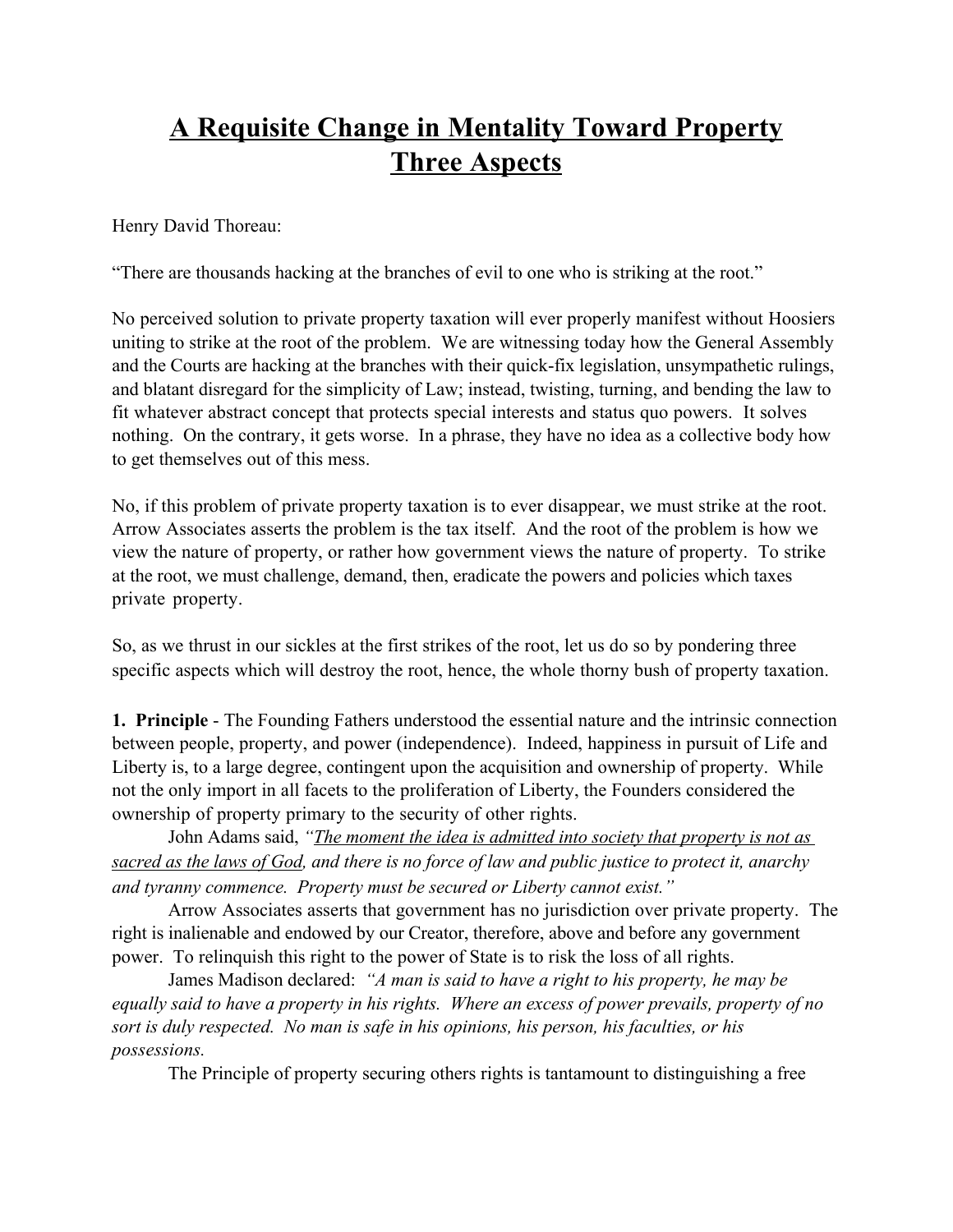society from one duped into slavery, economic or otherwise.

Justice George Sutherland of the U.S. Supreme Court in 1921 said, speaking of the pursuit of Life, Liberty, and Happiness, *"The three great rights are so bound together as to be essentially one right. To give a man his life, but deny him his liberty, is to take from him all that makes his life living. To give him liberty but take from him the property, which is the fruit and badge of his liberty, is to still leave him a slave."* 

With regard and in addition to these great principles, there are two respects to this examination:

**A.** Foreign and domestic factions. While pre-revolutionary threats to property, via taxation by Britain lead to the road to the Revolutionary War, post war independence revealed to the Founders that State Legislatures were just as susceptible to taxation as any foreign element. Usually, the root cause undermining individual rights is perpetrated through deliberate inflationary policy and imposts on property. Taxation of property is the first attack. As this relates to the State of Indiana, our own history reveals that taxation of property proved to be the first attack. We continue to witness today, through the judicial mandate placed upon the Legislature to change the system toward a market value basis and it's subsequent pandering to voters through the implementation of quick fixes to an otherwise overbearing property tax policy. Because of this vulnerability to ownership, the Constitution afforded more extensive guarantees and protections than most other rights e.g.; restrictions on direct taxation; ban on export duties; ban on taxation of interstate commerce. The creation of the 5th Amendment and the Due Process Clause supplemented these guarantees; and later the 14th Amendment as it applied to the States.

**B.** As a primary offensive threat to individual Liberty may be through the ownership of property by the affluent and powerful, conversely, the first line of defense for Liberty by the less fortunate lay in the ownership of property as well. As the Founders understood that property rights were not only a right in itself, it served in the preservation of other rights. Indeed, it can be reasoned that economic freedom (free market & free enterprise) and political independence (free speech and assembly, right to petition for redress) hinges on the ownership of property. In addition, property ownership brought a strong sense of *personal* independence, which, Thomas Jefferson believed, was pertinent to the preservation of the Constitution. He asserts: *"It is the manners and spirit of a people which preserve a republic in vigor. A degeneracy in these is a canker which soon eats to the heart of its laws and constitution." In other words, any degeneration in the ownership of property (the root of personal independence) generates a cancer which begins to consume our system of law and constitution."*

Is not this self-evident today.

Taking into account the historical context for which property ownership brings to personal liberty and independence, and how proportionally related it is in the perpetuation and preservation of other guaranteed rights, this should give us an appreciation for the ability to discern in our day any usurpation of power by government attempts to confiscate it.

Furthermore, given over 150 years, our state officials have failed miserably to create a process that arrives at "just valuation" of property under a "uniform and equal rate of tax assessment." Should they even try? Can it actually be done?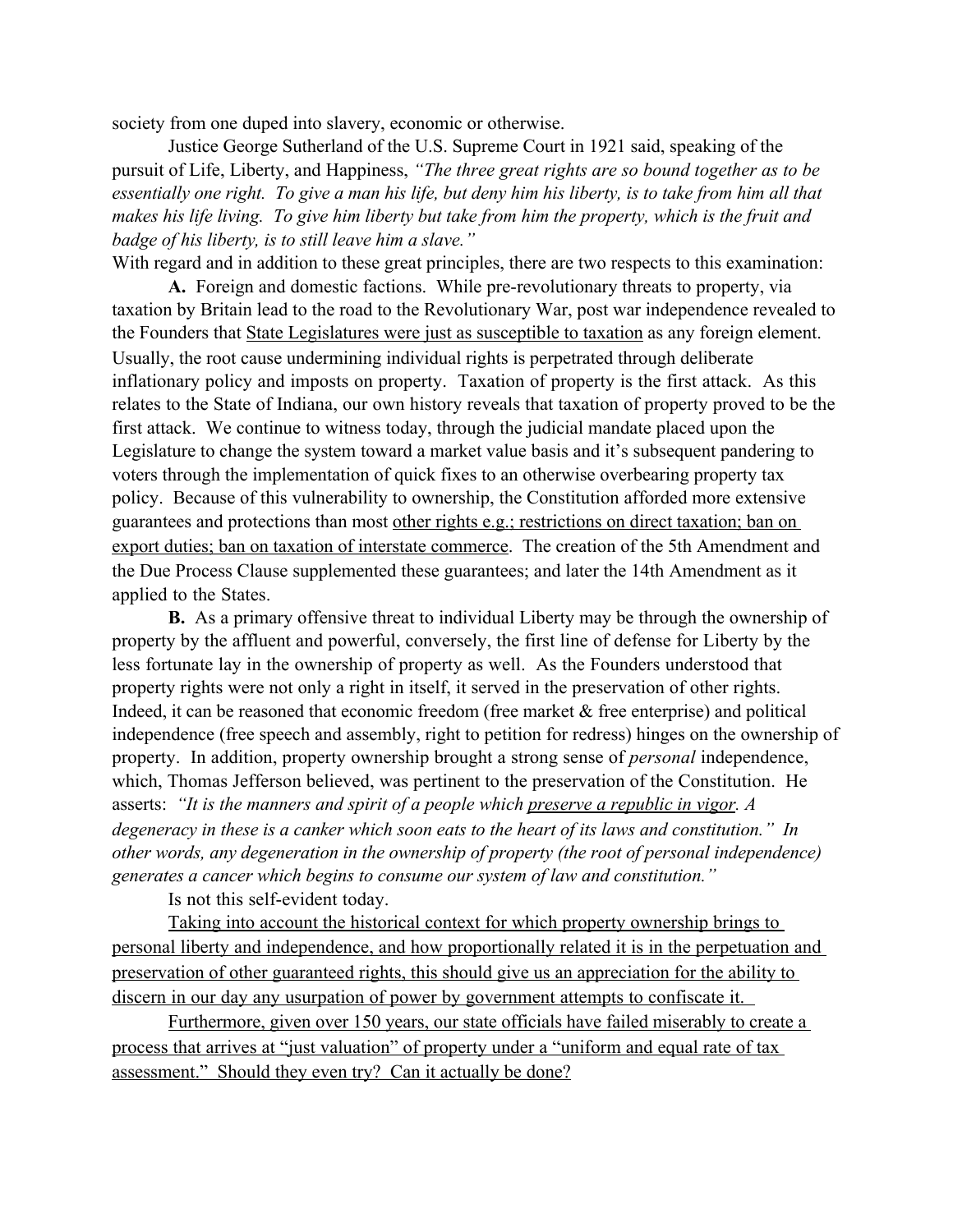Notwithstanding, reason dictates as long as government holds any degree of power to confiscate property, especially when no just compensation has been rendered, it would behoove the people to strictly hold that power in check, if not eradicate it altogether. The power to tax property is the power to take property; and taking it will destroy the "manners and spirit" of a people-which are requisite for independence to flourish.

Arrow Associates believes the property tax violates the right to ownership of property, as well as other founding principles upon which this nation has been built. The principle of this matter, asserted, as it were, by Hoosiers all across our state, should be the only straw that break the backs of our General Assembly; forcing redress to the demands of those from whom representation has been entrusted. If failure of redress is compelling, then, in the same spirit of principle from which this treatise is derived, the same should be exercised in the removal of this body from their entrusted office and replaced by those who value this sacred right endowed by our Creator.

**2. Legal** - Arrow Associates charge that our General Assembly is violating the US & Indiana State Constitution predicated upon the following:

### **Article 1 Section 21:** *No person's particular services shall be demanded, without just compensation. No person's property shall be taken by law, without just compensation; nor, except in case of the State, without such compensation first assessed and tendered.*

We purport that confiscatory powers are inherent in the property tax, e.g. the County Tax Sale, which serves to deprive the property owner of just compensation in the event tax liability is overbearing and/or unattainable. While the right to sell the property by the owner remains in tact, it will only serve the owner **if** he is able to get it sold before the County Tax Sale. Article 1 Section 21 suggests if compulsory action ("taken by law") of the State is eminent, it is obligated to compensate the owner despite noncompliance of tax liability.

**Article 1 Section 12 :** *All courts shall be open; and every person, for injury done to him in his person, property, or reputation, shall have remedy by due course of law. Justice shall be administered freely, and without purchase; completely, and without denial; speedily, and without delay.*

**Amendment 14 Section 1 USC :** *All persons born or naturalized in the United States, and subject to the jurisdiction thereof, are citizens of the United States and of the state wherein they reside. No state shall make or enforce any law which shall abridge the privileges or immunities of citizens of the United States; nor shall any state deprive any person of life, liberty, or property, without due process of law; nor deny to any person within its jurisdiction the equal protection of the laws.*

The arbitrary remedies providing relief to certain classifications of property ownership at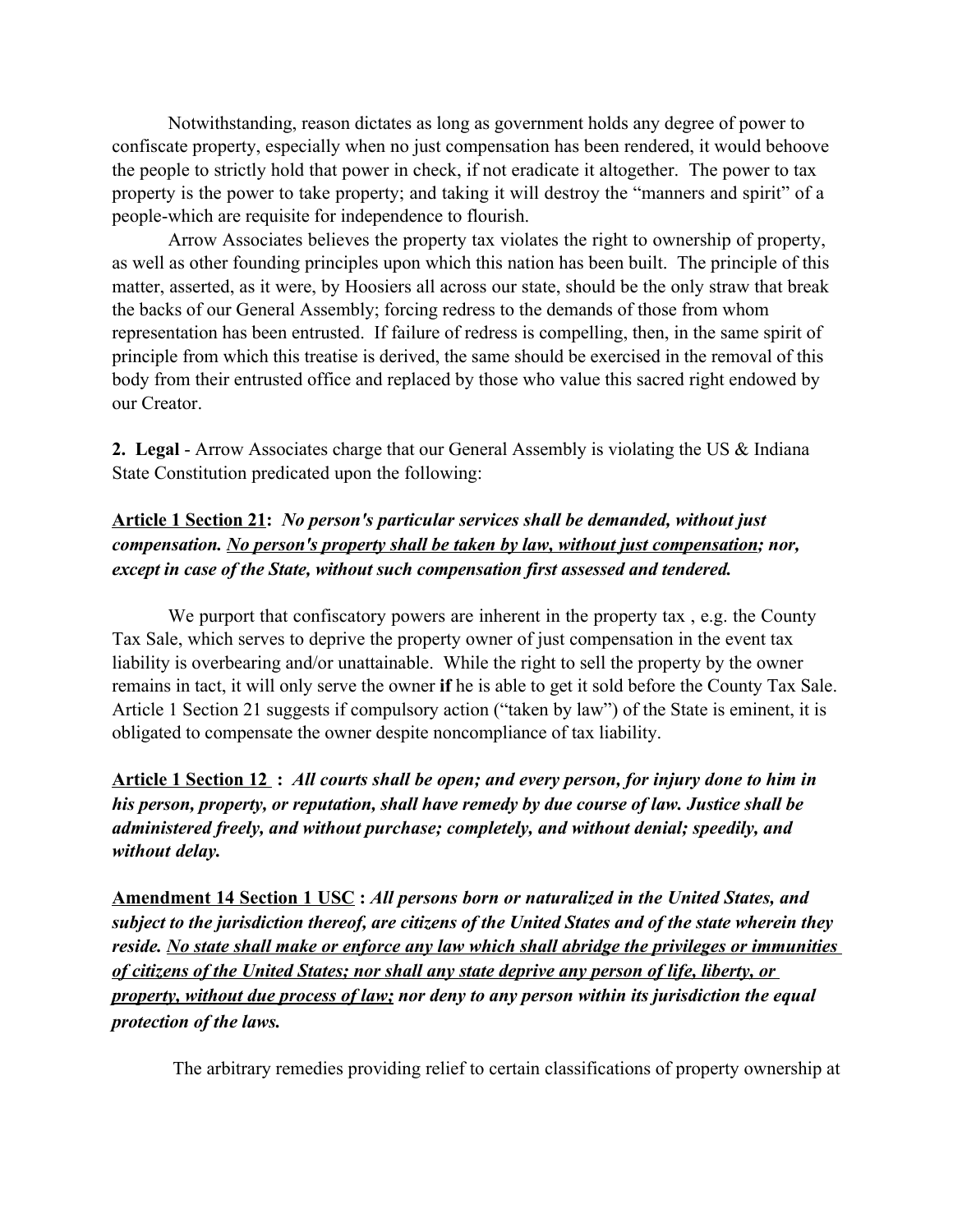the expense of other classifications by the General Assembly is in violation of procedural and substantive due process of law.

The state and local government cannot provide a tax abatement or certain types of tax exemptions (i.e. inventory taxes) if the process automatically passes burden to the homeowner. According to the recent Supreme Court ruling from the St. John's case, it mandates the State Board of Tax Commissioners to update the schedules to reflect a basis for property assessment on market value; a basis for which supposedly brings the property tax system into constitutional compliance. To pass any burden upon homeowners as a result of exemptions to corporations or other classifications, violates the market value basis. This would result in imposing a tax upon the homeowner outside the procedural process for which the Constitution mandates. Furthermore, the additional liability upon the homeowner without any constitutional legislative remedy exacerbates the procedural due process violation.

In addition, if increased liability effects the homeowners inability to pay, resulting in the loss of property, only to be sold to another private entity, would violate the owners substantive due process. Not only does the Indiana State and US Constitution protect property owners from this type of taking, case law that protects property owners from having their property taken from one private entity and sold to another private entity is paramount to any contemporary decisions by our courts as they reflect more fully the root principle from which the right is asserted. The Legislative Branch cannot assume authority to take from one private property owner to give to another private owner.

Lawful transfer of any private property from one private interest to another is called "operation of law." The operation of law and it's dispositions are solely under the jurisdiction of the Judicial Branch. Simply stated, the Legislative Branch has no jurisdiction to legislate "liability without fault." Moreover, any attempt from the Legislature to remedy any effects of the reassessment is also outside their jurisdiction.

With regard to recent action by the General Assembly, the whole reassessment process is a violation of procedural and substantive due process; therefore, compromising Article 10 Section 1 as a "wholesome law" not only in terms of implementation, but, also in terms of effect.

### **Article 1 Section 22:** *The privilege of the debtor to enjoy the necessary comforts of life, shall be recognized by wholesome laws, exempting a reasonable amount of property from seizure or sale, for the payment of any debt or liability hereafter contracted: and there shall be no imprisonment for debt, except in case of fraud.*

We believe that Article 10 Section 1, which supposedly authorizes the taxation and assessment of "..all [private] property..," violates Article 1 Section 22 due to the following facts:

**A.** No "uniform and equal rate of tax assessment" has ever resulted in "just valuation" and, as such, creates an unbearable liability to certain classes of citizens resulting in either the sale of property by the State (Sheriff Sale) without just compensation or the sale of property by the owner through compulsory means. This process deprives the owner of "necessary comforts of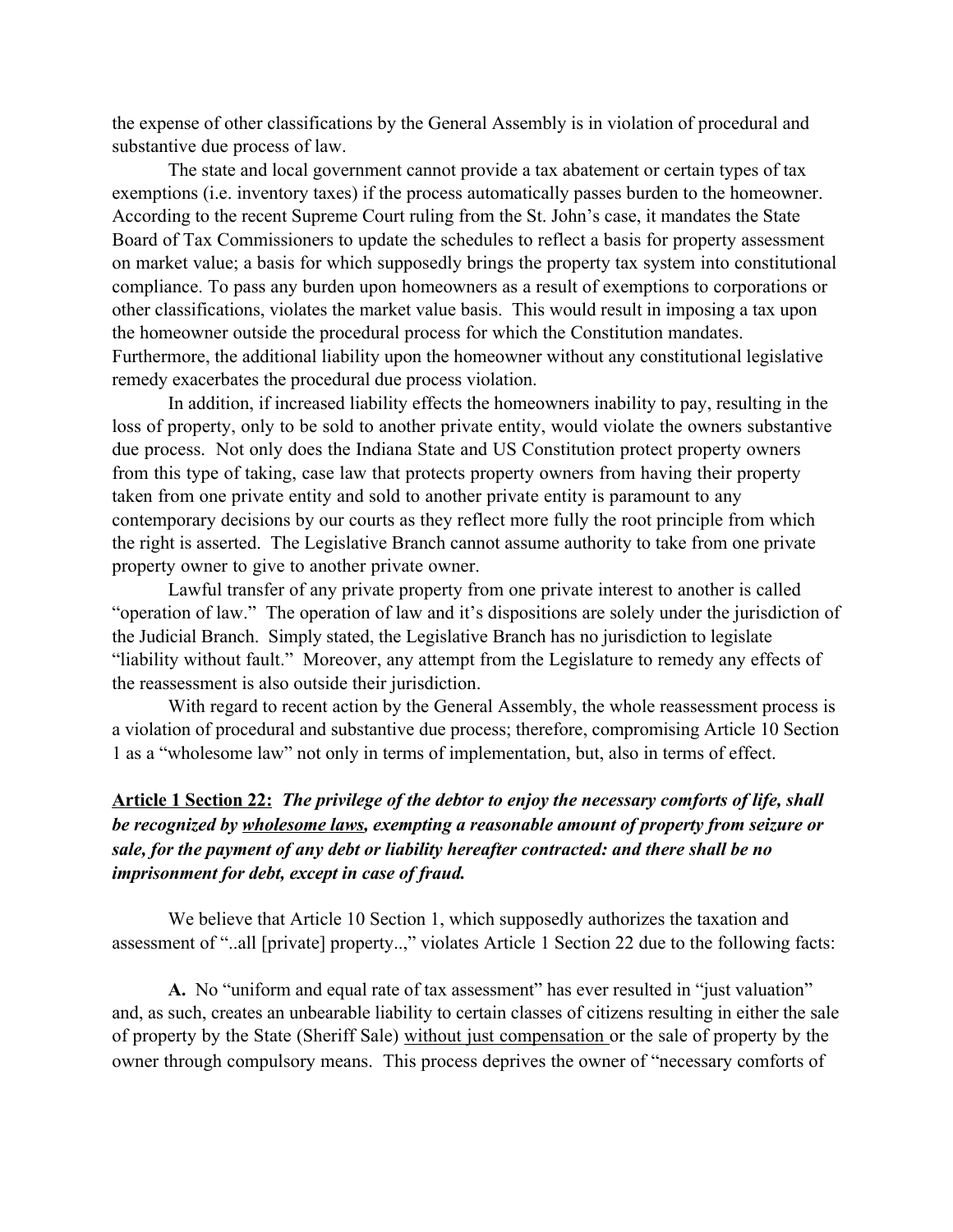life" therefore, compromising the integrity of Article 10 Section 1 as it is interpreted as a "wholesome law" by virtue of it's existence. We can reasonably assume that if Article 10 Section 1 meets with the true meaning of "wholesome law," the property tax system would be able to show a system to be "uniform and equal" in it's implementation (assessment) and in its' effect (rate).

**B.** We can further stipulate that taxation of property becomes a "debt" to the State, forcing the property owner into a contract because of the confiscatory consequences if the "debtor" is unable or justly unwilling to pay the "debt" (violate the contract); i.e. the State's use of the Tax Sale to confiscate the property without just compensation. This system deprives the owner of his right to the "comforts of life" as indeed, our homes (shelter) are a staple of survival (life) which protects us from the elements. If the basic need for shelter is eliminated, it weakens other staple sources for survival e.g. food and clothing.

**C.** If "ownership" of private property is defined as free from coercive interest and taking without just compensation and considering the eternal nature of the "debt"(tax), and the fact that it can never be paid to satisfy the owner of any threat of encumbrance from the government, we can reasonably conclude that any law of this nature is not "wholesome."

Therefore, in terms of confiscation, the Sheriff Sale, being an extension of law (ex post facto) from Article 10 Section 1, resulting in the enforcement of confiscating the private property without just compensation, we can reasonably conclude that Article 10 Section 1 is abhorrent to "wholesome law" thus, making Article 10 Section 1 and all enforcement extensions of law (statute) repugnant to our State Constitution and the United States Constitution. *Marsbury v Madison*.

**Article 8 Section 2 :** *The Common School fund shall consist of the Congressional Township fund, and the lands belonging thereto; The Surplus Revenue fund; The Saline fund and the lands belonging thereto; The Bank Tax fund, and the fund arising from the one hundred and fourteenth section of the charter of the State Bank of Indiana; The fund to be derived from the sale of County Seminaries, and the moneys and property heretofore held for such Seminaries; from the fines assessed for breaches of the penal laws of the State; and from all forfeitures which may accrue; All lands and other estate which shall escheat to the State, for want of heirs or kindred entitled to the inheritance; All lands that have been, or may hereafter be, granted to the State, where no special purpose is expressed in the grant, and the proceeds of the sales thereof; including the proceeds of the sales of the Swamp Lands, granted to the State of Indiana by the act of Congress of the twenty eighth of September, eighteen hundred and fifty, after deducting the expense of selecting and draining the same; Taxes on the property of corporations, that may be assessed by the General Assembly for common school purposes.*

Clearly, any use of property tax revenue from homesteads to fund schools is in violation of Article 8 Section 2. There is nothing in this amendment even implying the use of such funds. However, most homestead tax bills show a percentage of the bill going to fund schools, even as much as 47% in most cases.

Regarding the time Article 10 Section 1 was enacted, the original intent was to hold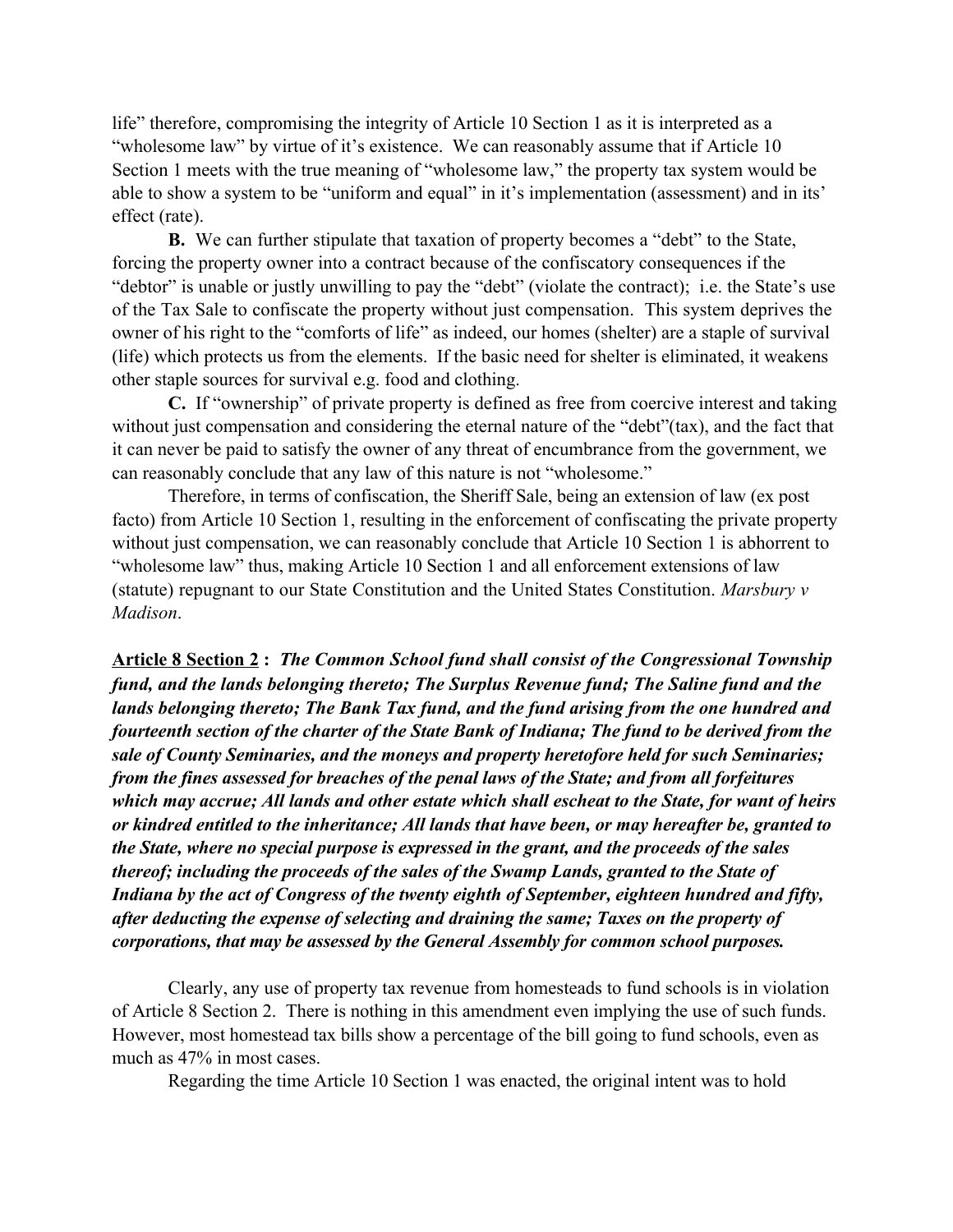corporations liable to pay a share of the property tax burden. However, ironically, the recent reassessment-which system is a supposed result of compliance with Article 10 Section 1-passed that burden, to the tune of \$330 million from corporations to homeowners and farmers, by judicial mandate as a result of the unconstitutional ruling of the "True Tax" system.

Given the fact that Article 8 Section 2 requires the funding of schools be made by corporations, not only has the judiciary violated their oath to uphold the State Constitution, the General Assembly has violated their oath by forcing homeowners to share a tax burden that does not, by Law, require them to do so. In other words, the judiciary is violating Article 8 Section 2 in their judicial mandate ruling to comply with Article 10 Section 1; an amendment, by its' very nature, violates other constitutional prescriptions. The judiciary is attempting to uphold an ambiguous amendment-which has been shown to be an unwholesome law-that violates other amendments-which are unambiguous and clear in its' prescription. In addition, the General Assembly, through oversight in the delegation of powers, collects and appropriates homestead tax revenues toward the funding of schools.

This is blatant usurpation of power and places a dubious stigma upon the attempt to exercise any process resulting from Article 10 Section 1, compromising the integrity of Article 8 Section 2 and strengthening our position that Article 10 Section 1 cannot be achieved.

**Article 10 Section 1 :** *(a) The General Assembly shall provide, by law, for a uniform and equal rate of property assessment and taxation and shall prescribe regulations to secure a just valuation for taxation of all property, both real and personal. The General Assembly may exempt from property taxation any property in any of the following classes:* 

*(1) Property being used for municipal, educational, literary, scientific, religious or charitable purposes;* 

*(2) Tangible personal property other than property being held for sale in the ordinary course of a trade or business, property being held, used or consumed in connection with the production of income, or property being held as an investment;* 

*(3) Intangible personal property.* 

*(b) The General Assembly may exempt any motor vehicles, mobile homes, airplanes, boats, trailers or similar property, provided that an excise tax in lieu of the property tax is substituted therefore.*

With regard to the last 153 years since the enacting of Article 10 Section 1, our Legislature, and even the courts, have not been able to achieve, to the satisfaction of all classifications, an arrival at "just valuation" under a "uniform and equal rate of property assessment and taxation." Common sense would dictate that if we cannot create a system to meet constitutional muster after 153 years in the making, perhaps it is impossible to obey that law. Any law, virtually impossible of obeying, may lead to violations of other established law.

Moreover, bad or unwholesome Law has a tendency to compromise the integrity of our judicial system by confusing the public in their rulings, leaving Hoosiers with no understanding of the law or the process from which it derives. Also, the results of bad law leave the people with an overwhelming sense of violation and unfairness. This has been quite evident in any attempt to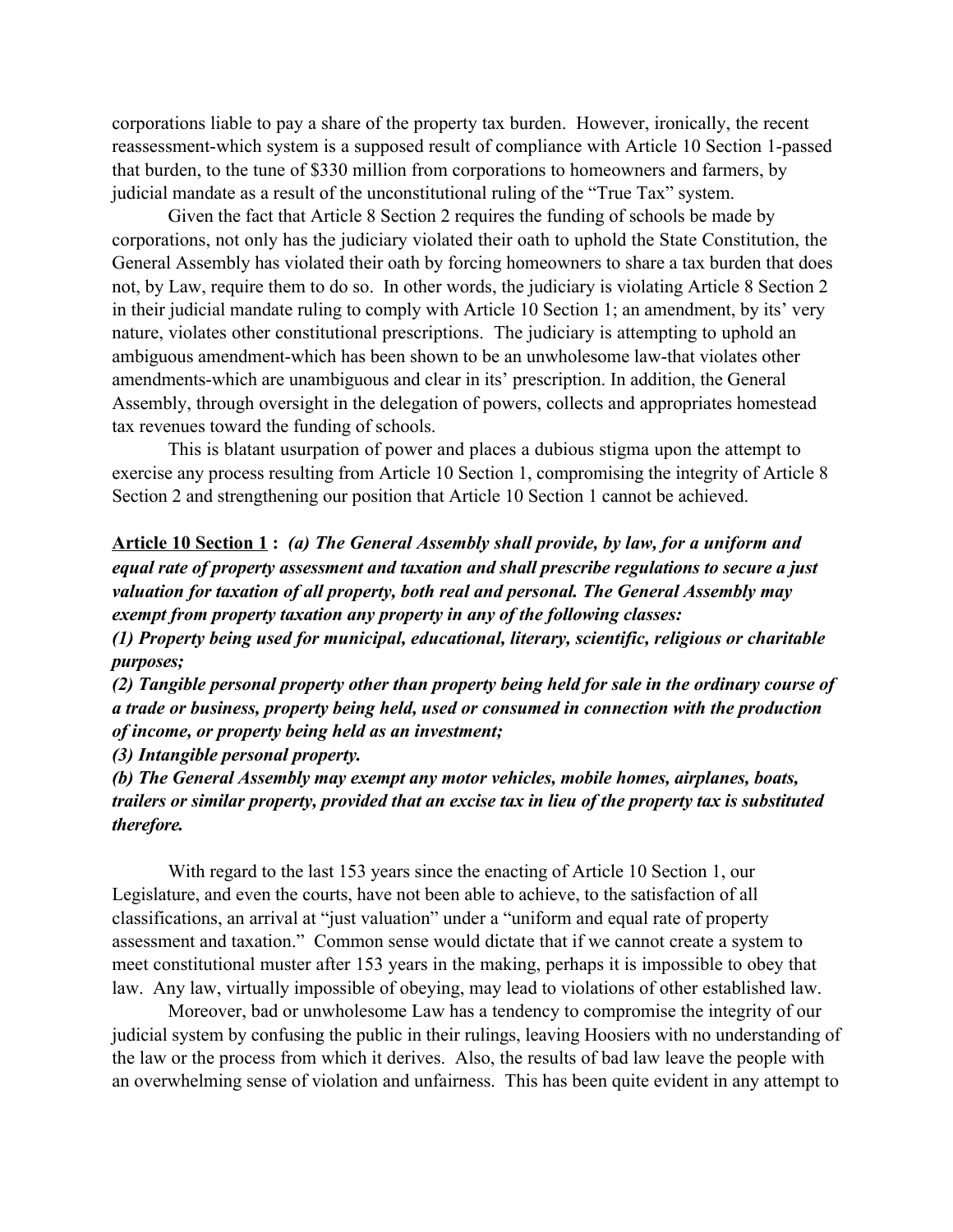comply with this Article.

Also, closer examination should be given to the phrase "..just valuation.." The phrase is subjective as it ultimately leads us to question as to who should have the authority to determine a "just valuation." With respect to the courts in their deliverance of justice, and the General Assembly in their attempt to determine a process for assessing, the people should reestablished their right to determine the value of their property and tear down the foundations that uphold taxing it. Through taxation of property is to yield stealing the owners right to determine its' value. And to yield power to assess value of property by government ultimately ends with yielding the power to confiscate it.

It is self-evident this Article is repugnant to other well established constitutional prescriptions. Indeed, we believe it violates Article 8 Section 2, Article 1 Section 21 & 22, Article 1 Section 12 of the Indiana State Constitution and Amendment 14 Section 1 of the United States Constitution. Also, any Indiana Code related to the taxation of property which circumvents the state constitution, violating due process, can be defined as ex post facto, which violates Amendment 14 Section 1 of the United States Constitution .

Article 10 Section 1 is a disgrace to all that is good and decent with respect to our system of government and it's laws. Instead of bringing justice, this is a law that is lawless unto itself. Anything arrived in the attempt to comply has brought injustice to all it effects. If we consider, given the observations of havoc this law has brought upon the citizens of Indiana and the apparent inability to create a "uniform and equal" rate of property tax assessment, our system of government and any related ex post facto (Indiana Code) infringements perpetrated upon businesses, farms, and homeowners, leaves but only one reasonable option for remedy: Elimination!

Furthermore, despite the legal challenges aforementioned, We The People of Indiana should be asking this question and asserting this answer: Does the government have any jurisdiction at all to tax our property? Absolutely not! Owning property is an inalienable right, protected and guaranteed by the Constitution of the United States. An inalienable right cannot be regulated by government. It can only protect those who have been violated from the exercise thereof. Nor does government have any jurisdiction to tax an inalienable right. The right to life, liberty, and property is above any manmade law; and any government which seeks to violate it is a usurpation of power.

We affirm that any law that is lawless unto itself is unlawful. With respect to upholding the foundations of our legal institutions and the rights of it's people, we believe Article 10 Section 1 compromises the integrity of rule of law. Without just rule, the law is nothing more than a thief; robbing man of his free agency to secure his life with well established staples of survival, not to mention his search for happiness. And without free agency, there is no pursuit of life, liberty, and happiness. There is only death, captivity, and misery. Such **is** the execution of the property tax.

**3. Financial** - Arrow Associates of Indiana believe that our lawmakers are not forthright in reporting to the common wealth the true state of our financial affairs. In addition, because of a lack of vision, we believe disingenuous energies are spent which otherwise could alleviate a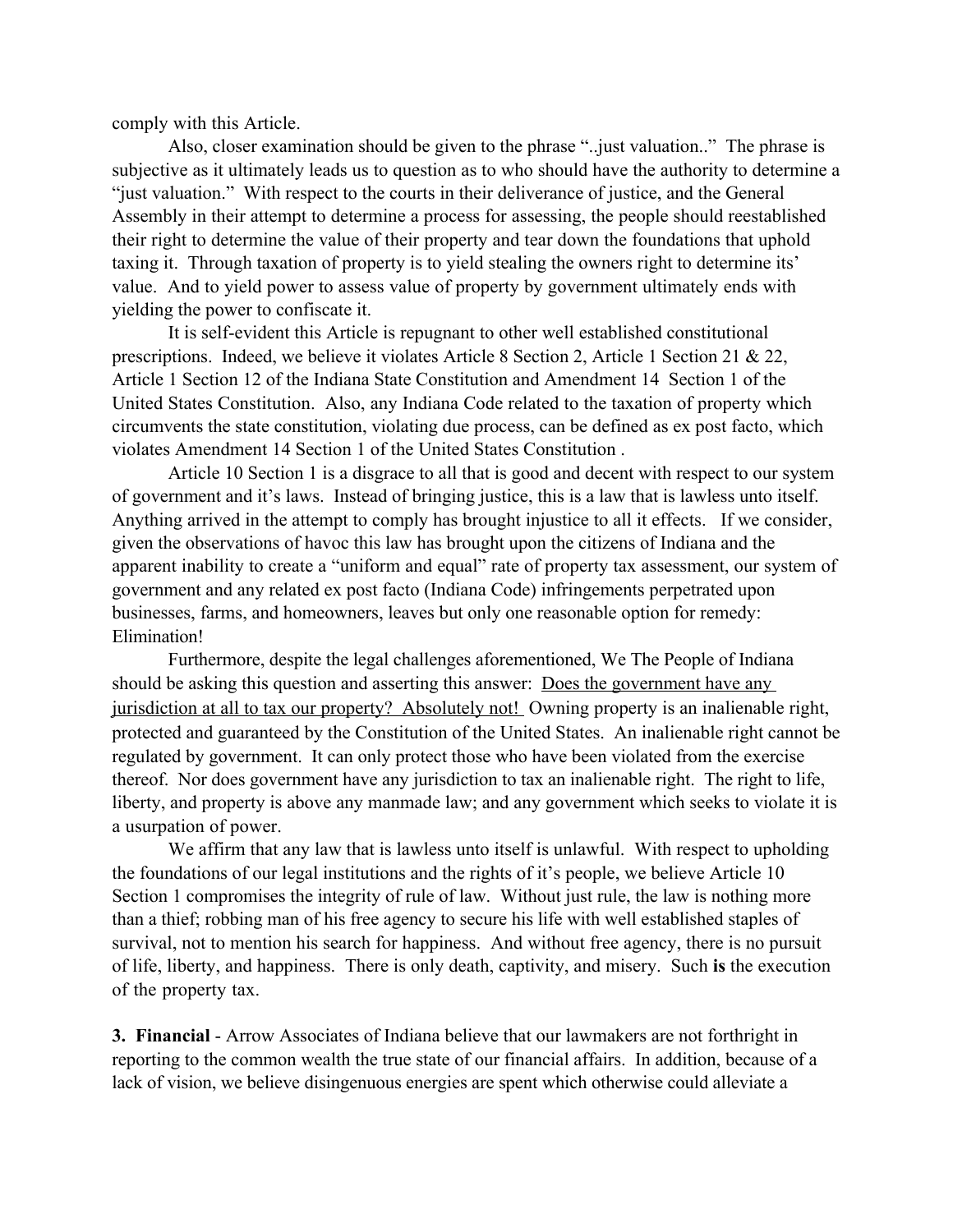precarious economic direction. Hundreds, even thousands of Hoosiers are losing their property. This is a strong indicator of the serious condition of our state's financial affairs and calls for the immediate use of energies from our elected officials-who, otherwise, spend them on unworthy goals-to place more substantive remedies to our state's financial crisis.

First and foremost, we believe energies spent trying to rectify the methodology in assessing property value is a waste of states resources.

Second, we affirm that property is as unique in it's qualities as it's owner is unique in his; and by virtue of these unique qualities are from which true value is derived; and as such cannot be calculated to determine a uniform and equal rate of tax assessment.

And lastly, we affirm that if Hoosiers allow the state the power to determine value of property, it infringes upon the owners right to determine their own value; thereby, effecting their right to contract, devaluating property, depriving the market to exercise freely, and effecting the profitability of real estate transactions and businesses in general.

It is for these reasons, among others, that the following Economic Proposal be considered and even implemented as we simultaneously eliminate the property tax and still remain solvent to pay for essential government services.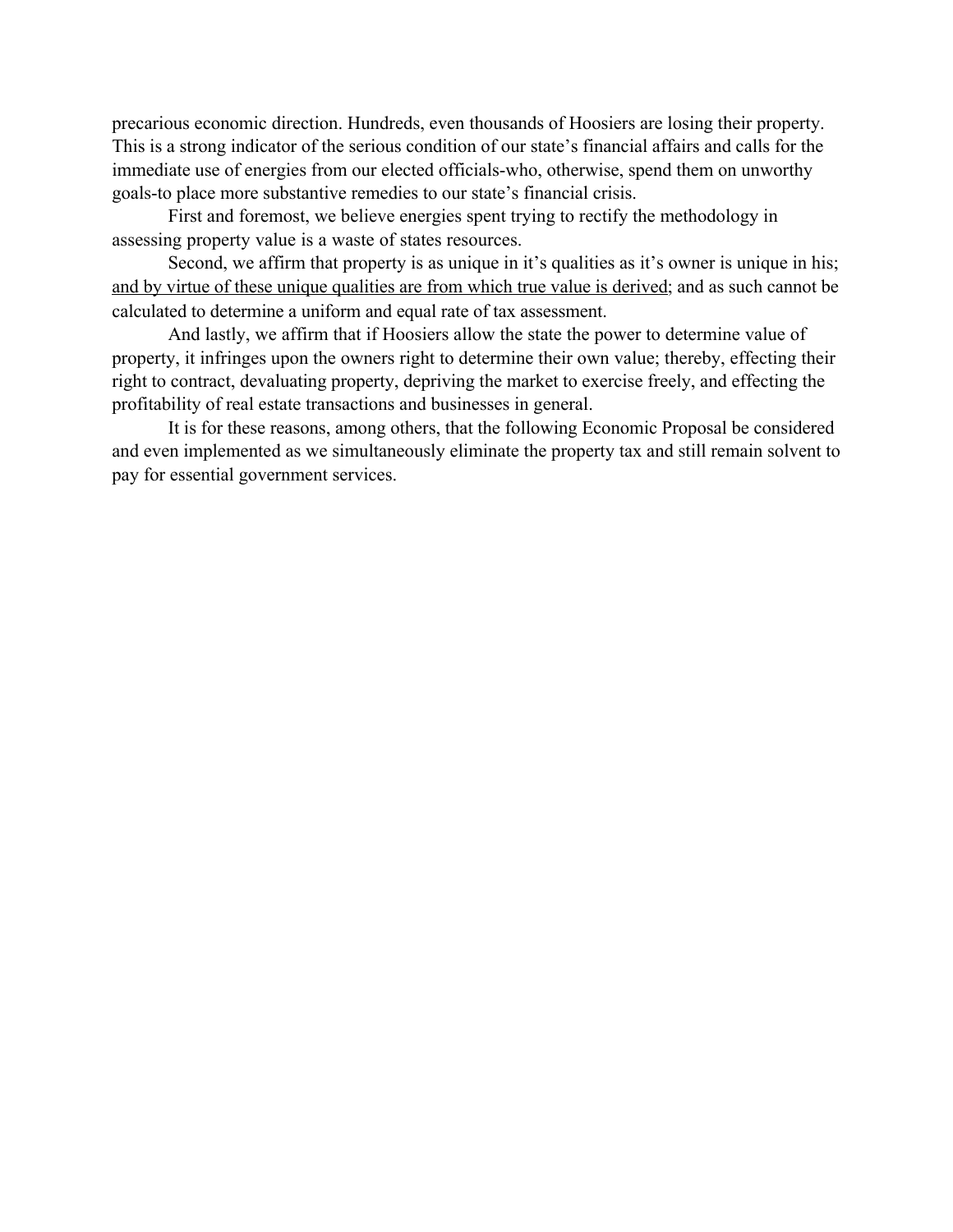### **Economic Proposal for Property Tax Elimination**

### **1. Streamlining government at all levels, including political subdivisions, without compromising the doctrine in separation of powers.**

**A.** Creating a Citizens Commission, chaired by an Legislator, to go into each state agency and evaluate areas of duplication through time studies, technical efficiencies, etc., and determine where cuts can be made in employment, materials, and equipment. The Commission members should have backgrounds that are the private sector equivalent of those areas being evaluated.

**B.** Creating another Commission, comprised of citizens and subdivision officials, to determine duplicity in services and processes and recommend where cuts should be made and implemented.

**C.** Eliminate all perks to elected government officials through the use of excessive staff, consulting, training, equipment, take-home vehicles, and lavish trips. In other words, force elected officials to be more self-reliant with less dependence upon perks, lawyers, and contracted entities.

### **2. Zero-based budgeting system.**

**A**. Government should be required to only use what they need and no more. There should not be surpluses of any kind in any fund. The balance sheet at the end of each fiscal year should be zero, or as close to zero as practical to hold open the account.

**B.** Money from the excesses of each state fund should be used, until depleted, to go toward paying for the elimination of property tax. The state financial condition as of the end of fiscal year 2003, based upon the Comprehensive Annual Financial Report (CAFR) is plus \$11.7 Billion. The excesses from all funds should be harnessed and used to pay for two years of property tax elimination while the state explores and evaluates results from other actions as a result of property tax elimination.

**C.** The excesses from funds (CAFR money) in political subdivisions (local units) could be used to hedge against shortages and market fluctuations within their respective units only until the economic impact can be determined.

**D.** Get the State out of the business of "investing." We should do a cost analysis to determined how much the savings would be to Hoosiers if the State was not allowed to enter into any investment vehicles and disband the administrations that run them.

### **3. Economic impact upon the state.**

**A.** Evaluate what Proposition 13 did for the State of California and determine a scientific proportional value (ratio) by how our state actions will effect the economic impact.

**B.** Use simple economic models to determine the economic impact from the return of every dollar to the citizen, farmer, and business through the elimination of the property tax.

**C.** The use complex economic models from the use of the results above to determine projected relocation of businesses into our state and their economic impact and the prospect of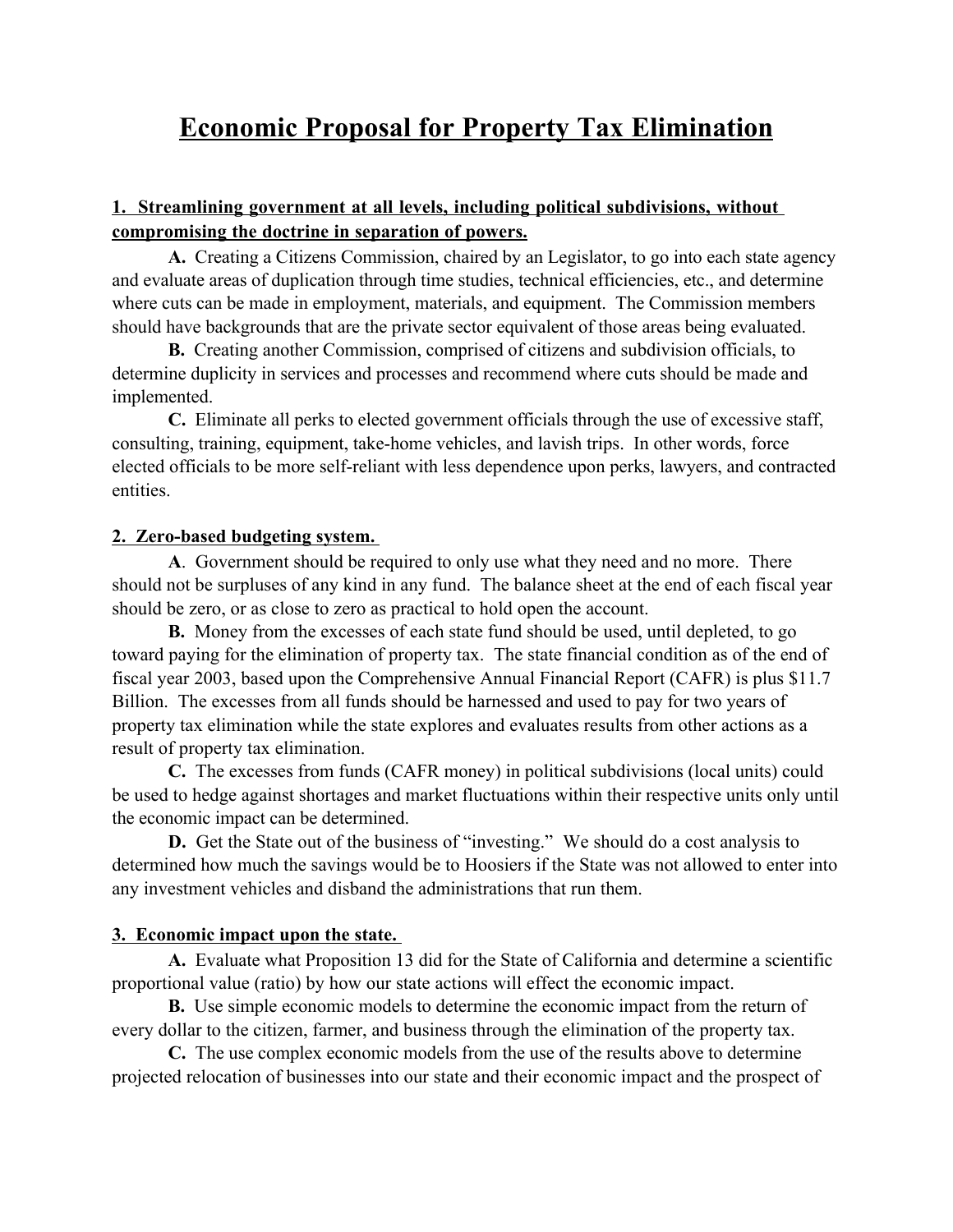increased income and sales tax base not only as a result from Indiana citizens but, citizens from other states moving into our state.

**D.** Evaluate the effects on farms and environment as a result of increased development (Could be a negative) and determine means to stifle over development if the effect is negative.

#### **4. Determine tax increases to make up the difference.**

**A.** If the final tally from the above results is a negative, in terms of paying for the elimination, then, a tax increase in the areas of sales only should be determined to make up the difference and only made temporary until a more long term effect of economic impact can be measured.

### **Potential & Probable Ramifications**

Please note in the examination below, that each is in reference to corresponding nomenclature with the proposal above. After specific references are made, there will be a general expostulation.

### **Streamlining government at all levels, including political subdivisions.**

**1.A**. Very few would disagree with the concept that government, by its' very nature, is inefficient. Given the servant nature of our government, the People, the government's master, should expect employees who are effected by the implementation of more efficient methods, or the retiring of services no longer reasonably or economically practical, will be required to reenter the private sector or obtain employment in other openings of public service. Also, there should be an expectation that government should operate services only on a level that generates public welfare as a whole and not for economic or social classifications. The People of Indiana will be required to demand our government to repent of its' elitist disposition in how it is so readily willing to give up our private sector jobs while simultaneously increasing its' own growth. To increase government growth at the expense of private sector development or quality of life, violates everything for which this country was founded.

Furthermore, it is generally accepted that very little government oversight to assure government efficiency can be expected to result in honest evaluation since the oversight by itself, in itself, is a conflict of interests. Any Commission to evaluate such inefficiencies should be formed of private counterparts, from unskilled to professional positions, perhaps co-chaired by the leadership of each party, or perhaps chaired by executive staff chosen by a third party candidate who is elected governor.

It is reasonable for Hoosiers to expect a leaner government given the essential move for corporations and businesses to do the same to remain competitive and solvent. Even family budgets are required to cut spending when times are tough. We should expect no less from state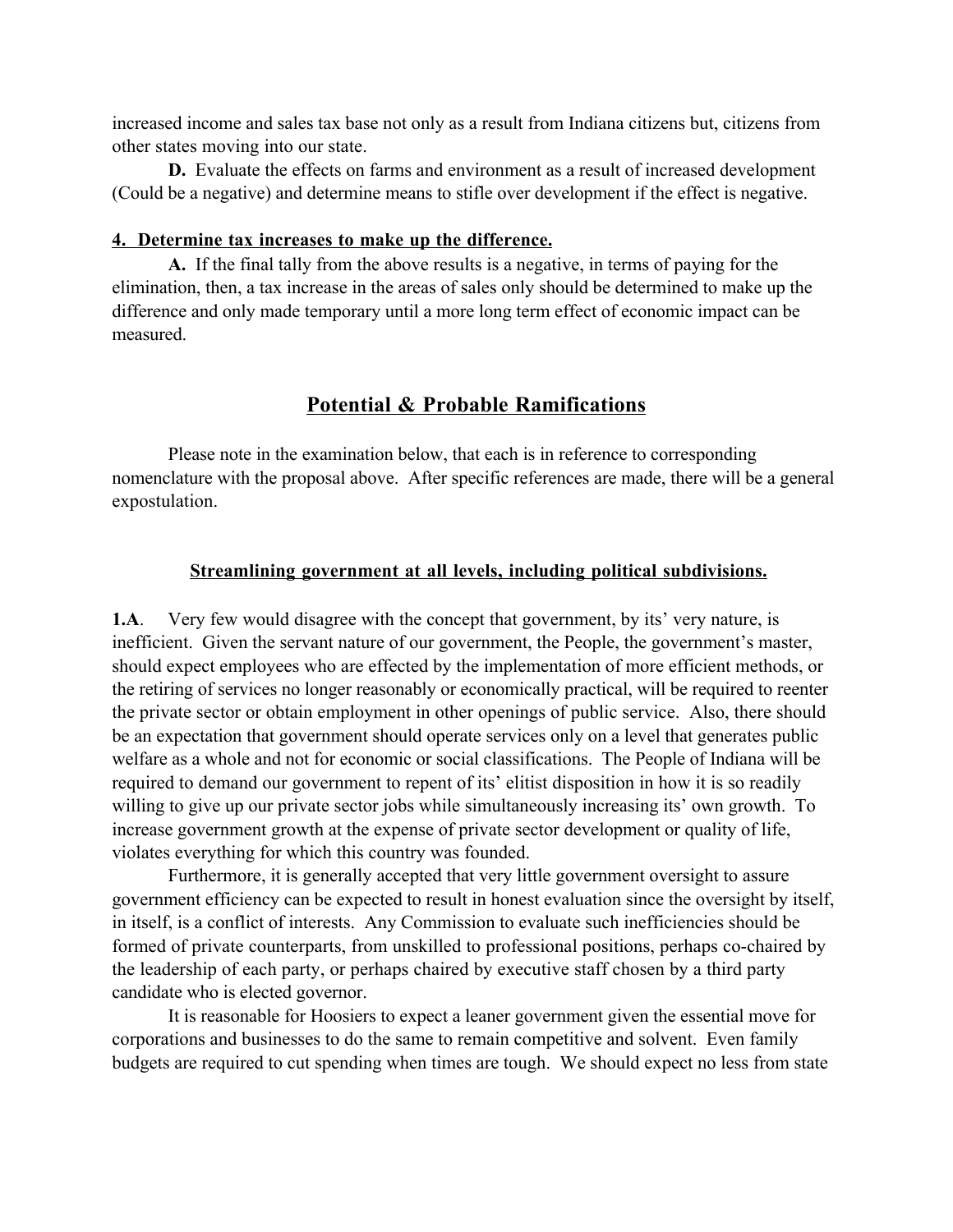and local government.

**1.B.** There are government services that should be left to the competitive environment of a free market. Those services that are established to serve a few at the expense of the many should be reevaluated, and if need be, eliminated altogether. This will move government back within its' scope of placing responsibility of peoples' pursuit of life, liberty, and happiness where it should be. This will foster a more independent environment within the state and force humanitarian aid back where the need can be more closely monitored. It stands to reason that the more money people have in their pockets, the more inclined they are to give to those in need. It has been proven that most giving is done to those closest to home. Government should actively look at itself as a preserver of moving and maintaining individual responsibilities within the framework of the family. The key for families to remain strong and vibrant, and determine their economic destinies is to allow them to keep the fruits of their labor. In essence, government must believe in its' people, and with their freedom, do what is best for those closest to them. Services legislated into existence should bear the strictest criteria as determined from the spirit and intent of our Declaration of Independence and the Constitution, from which guarantees the proliferation of this characteristic in our Republic. State government needs to acknowledge that its' purpose is to create a society that needs little governing.

**1.C.** It has been said that government is lazy. Nothing could be more reflected of this characterization than from the other services our legislators and elected officials are privy to by virtue of their position. Some of these services are very expensive as they cater lavish trips under the auspice of training. We should overcome from such stigma and expect that any elected government office can be filled by any elected common citizen. With respect to legislators, and all elected positions, lawmaking should not be a process that the average intelligence cannot, or should not be able to fill.

Generally speaking, any staff that may be required to assist the lawmaker should not be of such nature that it requires professional services. The requirement of professional services are usually an indicator that government action is moving outside its' limits as prescribed by the Constitution and the gathering of a good-old boys club.

All government action, even that of attorney services, should reflect a simple system whereby any citizen of average intelligence can understand the reason and nature of the service. Costs and dues given to services like State International Development Organizations, National Association of State Treasurers, State Council of Governments, County Council of Governments, Public Administration Services, Governors Conference, Conference of Chief Justices, National Legislative Conferences, National Attorney General Conferences, National Association of State Budget Auditors, National Association of Assessing Officers, Federation of Tax Administrators, etc. should be stopped immediately. Entities of government that require administrations to funnel money the state should not be taken in the first place should be eliminated.

The money savings from streamlining government and moving it back into more simpler spheres of governing could be enormous.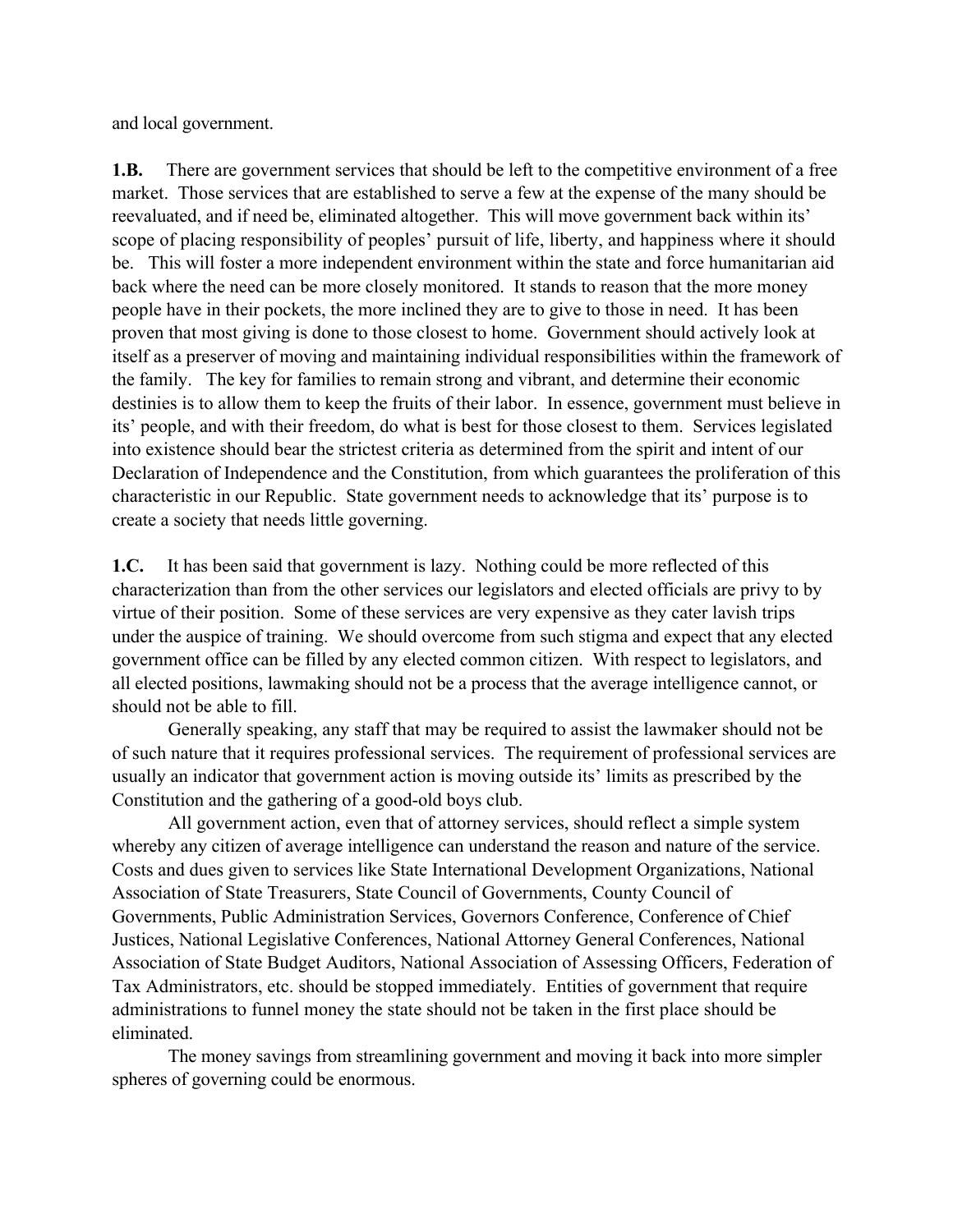### **Zero-based budgeting system**

**2.A.** In every fiscal budget, the state takes in more money than it actually needs. Virtually every year, the amount of revenue raised by the state increases between 1% and 5% despite inflation-or not. It is assumed by officials that the cost of services will increase and therefore, justify the needed increase. Little known to Hoosiers is there is virtually millions of dollars left over every year. This abuse of taking in more than what is needed eventually leads to practices within government where it redistributes wealth from hard working citizens and given to other individual entities or, more often than not, to corporate entities, subsidizing private investing and removing the effects of a free market system from those privileged entities. Much of taxpayers dollars are used by corporations as a hedge against market fluctuations. It is imperative that our state adopt a zero-based budgeting system that only allows enough money to remain in funds used for essential government services and perhaps a slight excess to keep the accounts open.

**2.B.** The 2003 Comprehensive Annual Financial Report has the State of Indiana in a position of financial strength with \$11.7 billion sitting in the various coffers. This amount is the accumulation of years of excesses left over in various state funds. The balance comes from the exercise of a budget system that always takes in more than it actually spends. Once the excess is determined, statute changes the definition of the money from "revenue" to "asset," i.e. state asset. It literally becomes the property of the State under its' corporate charter and sits in interest-bearing accounts. This money determines the states financial strength.

However, strength should not be a concern for state government if its' budget system is based upon a zero-based system. Notwithstanding, as the system is set up, because of budgetary shortfalls, investment vehicles, and excess spending, the State is left in a position where it has to borrow money to pay the bills-despite the millions extra it takes in every year. So, in terms of risk to banks who loan the state money, the state has to show its' financial strength before a bank will loan it money. The CAFR money is how the banks determine the state' bond rating when the state needs to borrow money. Herein lies the problem with not operating under a zero-based budgeting system. The state feels it has to accumulate and maintain its' bond rating in the event a particular fund within the budget has a shortfall and it has to borrow the money to make up the difference. If the state redefines essential services and eliminates duplication, and zero-base its' budget, there would be no need to take in more than what is needed; thereby, reducing the rate of taxes needed and leaving the money where it belongs: In the pocket of citizen who earned it. This money policy is literally a fleecing of the public, especially during a time when citizens struggle just to pay essential bills not to mention the ever looming threat of losing their property.

A zero-based system would destroy the cozy relationships between the banking, insurance, real estate, teachers union, industrial and commercial special interests (financial/industrial cartel), and our elected officials. It would bring integrity back within government and more importantly, put the money back in the free market system forcing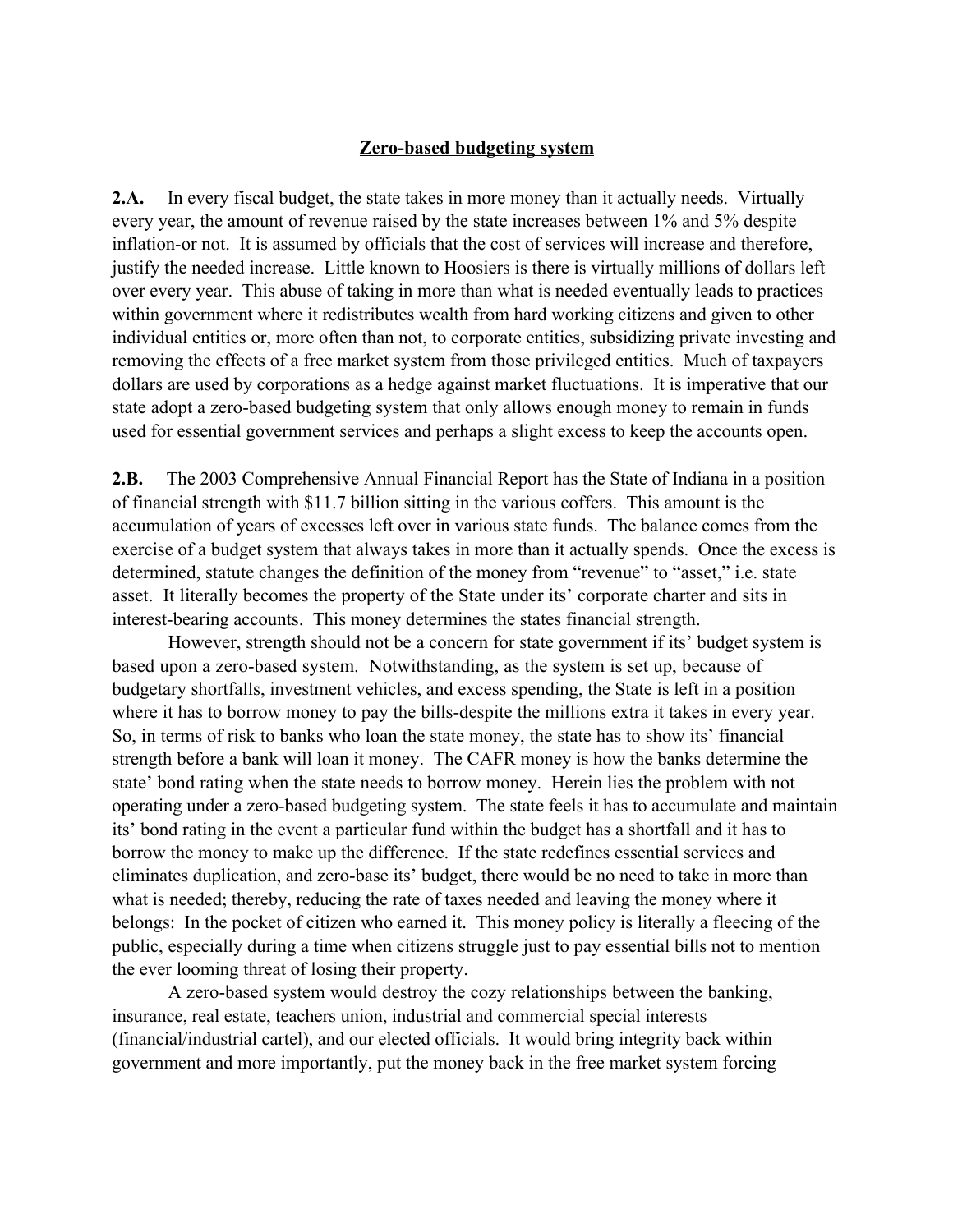businesses to earn their purpose to exist, giving opportunity for others to compete. The zerobased system would thwart attempts to monopolize any particular industry or service and revive competition, resulting in affordability which increases wealth to all citizens. It would place everyone on a more even playing field in terms of business upstarts, increasing the entrepreneurial spirit. It would keep everyone honest and take the politics out of business.

**2.C.** Every political subdivision has a CAFR. And every one of them have excesses in their accounts for the same reasons as the state: To maintain a bond rating. State statute should require these local units to maintain a certain temporal percentage over and above the required budget amount each year until a long term economic impact can be measured; not for the maintenance of a bond rating (that is automatic). But, for actual use for shortfalls until economic impact becomes more solvent. Excesses on a local level are more acceptable due to the ease of accountability to the taxpayer. The higher the level of government, the lesser amount of excesses. This is a great way to keep money close to home, restore confidence in government, and protect essential services during downturns in the economy.

**2.D.** Government should not be involved in investing at all. The very notion of state investing suggests that they can justify the raising and imposing of taxes, fees, licensing, and registration of property of all sorts. Government should not own any property above and beyond what is needed to deliver essential services. If government is given the power to invest, and to even incorporate, then, we have yielded our power to determine value and ownership of property. To give government the power to invest, we have given them the power to tax without apportionment. To tax without apportionment gives them the power to take property. Giving them the power to take property robs citizens of their rights to pursue life, liberty, and happiness.

### **Economic impact upon the state**

**3.A.** Back in the late 70's, Proposition 13 in the State of California called for a 60% reduction in property taxes. In the course of the next decade, their income tax and sales tax base increased tremendously because of migration of people and businesses. The value of property increased to the point of leveling out any overdoing in development. It stands to reason that if the effect of a 60% reduction of the property tax can have the positive results that took place in California, perhaps we can assume the effect would be even greater, proportionally, if we eliminated the property entirely in the State of Indiana.

**3.B.** According to retired Air Force Colonel Gerald Klatt of CAFRman.com, he holds that a simple economic model suggests that for every dollar given back to the taxpayer, invested into the economy, amounts to two dollars in returns. Based upon this, we can reasonably surmise the positive effect of economic activity from all homeowners who all of sudden have from \$1000 to \$10,000 extra in their pockets every year to spend and invest. Also, we can assume if the property tax elimination were to expand to businesses and corporations, how that would spur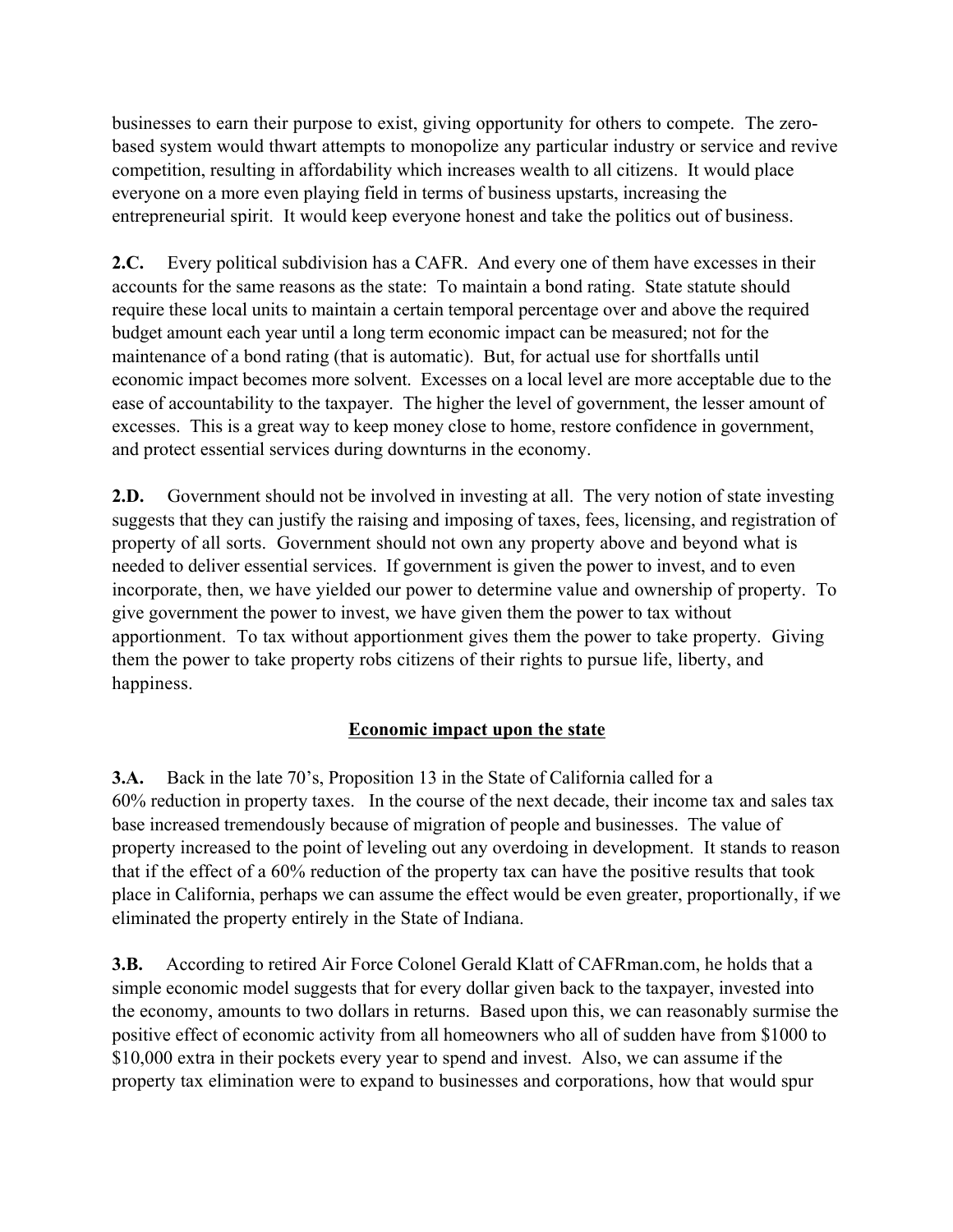investment and competition. Instead of moneys being funneled into state agencies, whose return for every dollar given could not possibly compare to the return in economic activity created by the money return to taxpayers, wealth would be spread in accordance to those who work the hardest for it; therefore, rewarding the market for the activity instead of proliferating and expanding government force.

In addition, it would put Hoosiers in a position to help their neighbor. Charitable organizations could expand their scope in helping the poor and destitute. The capacity of providing better means to help the poor would result in the development of programs geared toward "helping the poor help themselves." Churches and community-based organizations would be fortified to help determine the needs of those closest to them. Dissipating the reliance of government-sponsored programs would bring out the best in people and eliminate the threat of dependence. Wealth, being more evenly distributed based upon the exercise of a free market, would reduce crime and give people hope that happiness can be attained through acquisition and ownership of property.

**3.C.** Perhaps the single greatest economic impact that could alleviate the cost of eliminating the property tax lies with the prospect of people and businesses moving into the state. All 50 states have some form of property tax. Indiana would be first to eliminate it. The word of this would reverberate through the United States, and businesses, especially their headquarters, would locate here.

Considering state officials' rhetoric of making our state tax-inviting to attract business to our state, there would be no better way than the elimination of the property tax. Businesses would never again spend time and money for their executive and legal staff to go before a government council asking for tax abatement or relief. The effect may diffuse citizens pitting against the businesses moving in, knowing the businesses relief is no longer at their cost. There would be no "passing the buck" from one classification of property to another. In addition, tax incentives could not be used to pit one community against another competing for the business to locate there. This keeps the noses of local government clean and restores more decorative approaches to attract business to a community instead of tax incentives at the expense of taxpayers.

Other incentives for businesses locating here as a result of the elimination of the property tax would be unemployment rolls would decrease saving even more taxpayers dollars. Production in industry and services would increase generating profits and paychecks. Not only would businesses compete to offer the best service at the least price, they would be competing for good workers. This would result in businesses offering higher wages, spreading their wealth to workers at large. With the offering of higher wage jobs as a result of low unemployment, this would foster the propensity to become educated and skilled. In addition, it would encourage our educated and skilled to remain in the state, getting the best of returns from the expense to educate them.

Another factor of great importance is the prospect of citizens from neighboring states moving into the state because there is no property tax. Citizens from Chicago, Toledo, Cincinnati, and Louisville would move here and commute to their jobs in those cities,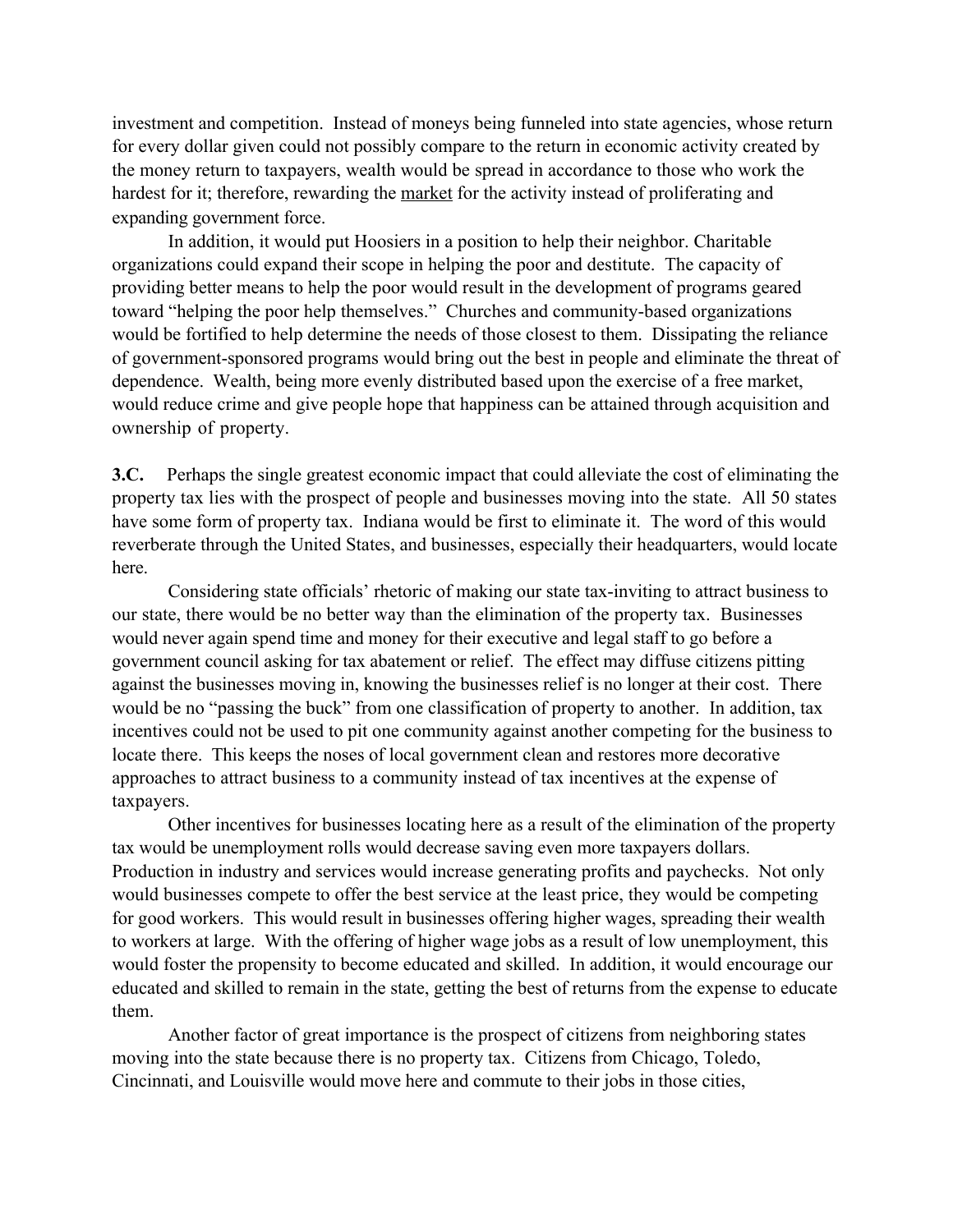respectively.

All this would result in an increased income and sales tax base rendering and adding to a possible windfall of revenue for the state.

**3.D.** If the property value in our state increased as a result of increased economic activity and the elimination of the property tax, it may offset the negative effects upon farming and environment. Increased value in property would eventually level off the migration effect of businesses and people. In addition, the entrepreneurial spirit that will increase in Hoosiers as well should help offset and level off any negative effects from too much migration. This would keep our state from overdevelopment and perhaps ease the negative effects of massive infrastructure changes needed to support the increased economic activity.

### **Determine tax increase to make up the difference**

**4.A.** It cannot even be imagined that an increase in taxes should still be needed given the above scenario. However, as a fail-safe, the difference should be made up by a sales tax increase and then only temporal until more long-term measures are realized from a presume positive economic impact . This, coupled with temporal excesses from the local units, should serve as a hedge against recession and inflationary times.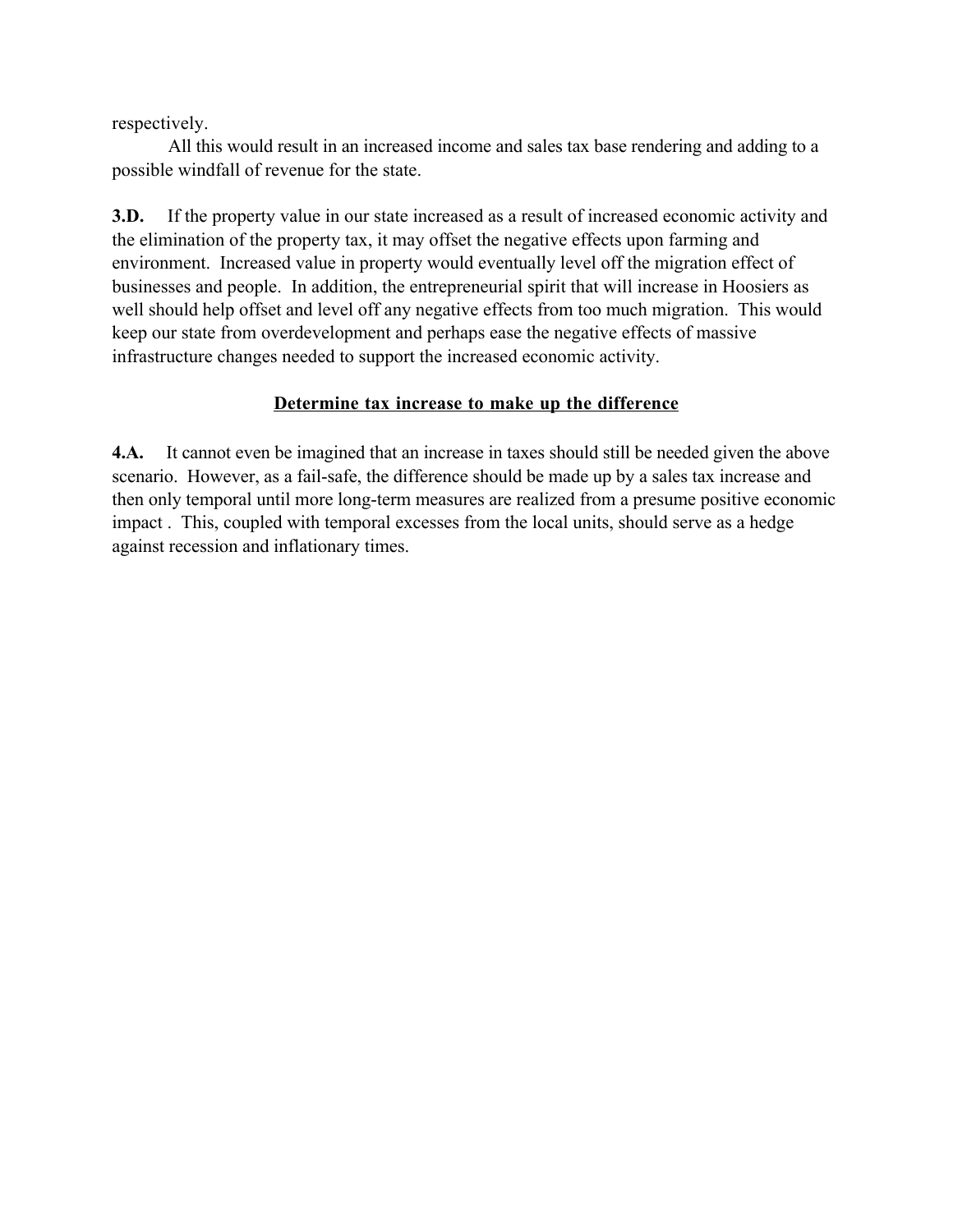## **General Summary**

It cannot be said enough of the negative effects the property tax has had upon our people, the economy, the state, and the nation at large.

- It has deprived people of true ownership of their land and structures.
- It has created a tax system that rewards certain entities at the expense of others, **that**, resulting in unnecessary and uncooperative feelings between communities and classes.
- It has fostered the potential and actual abuse of government power by the legislation of laws that violate basic, fundamental, and well established maxims of Law and rights of the people; putting the courts in a position of making rulings on abstract concepts instead of well defined principles of Law.
- It has caused hundreds and thousands of people to lose their property, and in some cases, property they spent their entire lives paying for. This alone stigmatizes the state by depraving its' people. This is a gross violation of all that is good and decent.
- It has slowed and in some cases reversed the actual value in property, robbing citizens to receive the return they deserved from the hard work they put into the property.
- It has stifled real estate investors and deprived their economic capacity to maintain inner city and older neighborhoods, thereby, leaving, in many cases, the burden upon state to rectify dilapidated property at the expense to taxpayers.
- It increases the rents upon those least able to withstand the burden of payment exacerbating dependency and depriving the renter of any hope of becoming a homeowner.
- It creates a nasty sense of dependence upon government from businesses and citizens, depriving citizens and businesses of the responsibility of being independent and selfgoverning.
- It stifles the capacity for business to expand and thrive.
- It arbitrarily redistributes wealth from all citizens to classes of others.
- It instills a **never-ending** fear within the less fortunate property owners of losing their homes.

Indeed, it can be said that virtually nothing good ever resulted from the taxation of people's property. The notion that taxing property is justified for the "general welfare" of the people, when history has shown how it represses wealth, economy, and ownership, is appalling. The only good reason a politician can give to justify its' existence: "It is a stable form of revenue." But, for who? Government?

Another politician justifies: "How many other states have a property tax?" Well, they all do, but, if all the states imposed a 75% income tax on their citizens, does that alone give good cause for our state to do the same? And if all the states jumped into a exploding volcano, does the Hoosier state jump in too? A majority action does not necessarily constitute it as just. Notwithstanding, it appears this is a prevailing mentality in our state government today.

Regardless, the fact that all states are taxing property, as it were, is not a justification for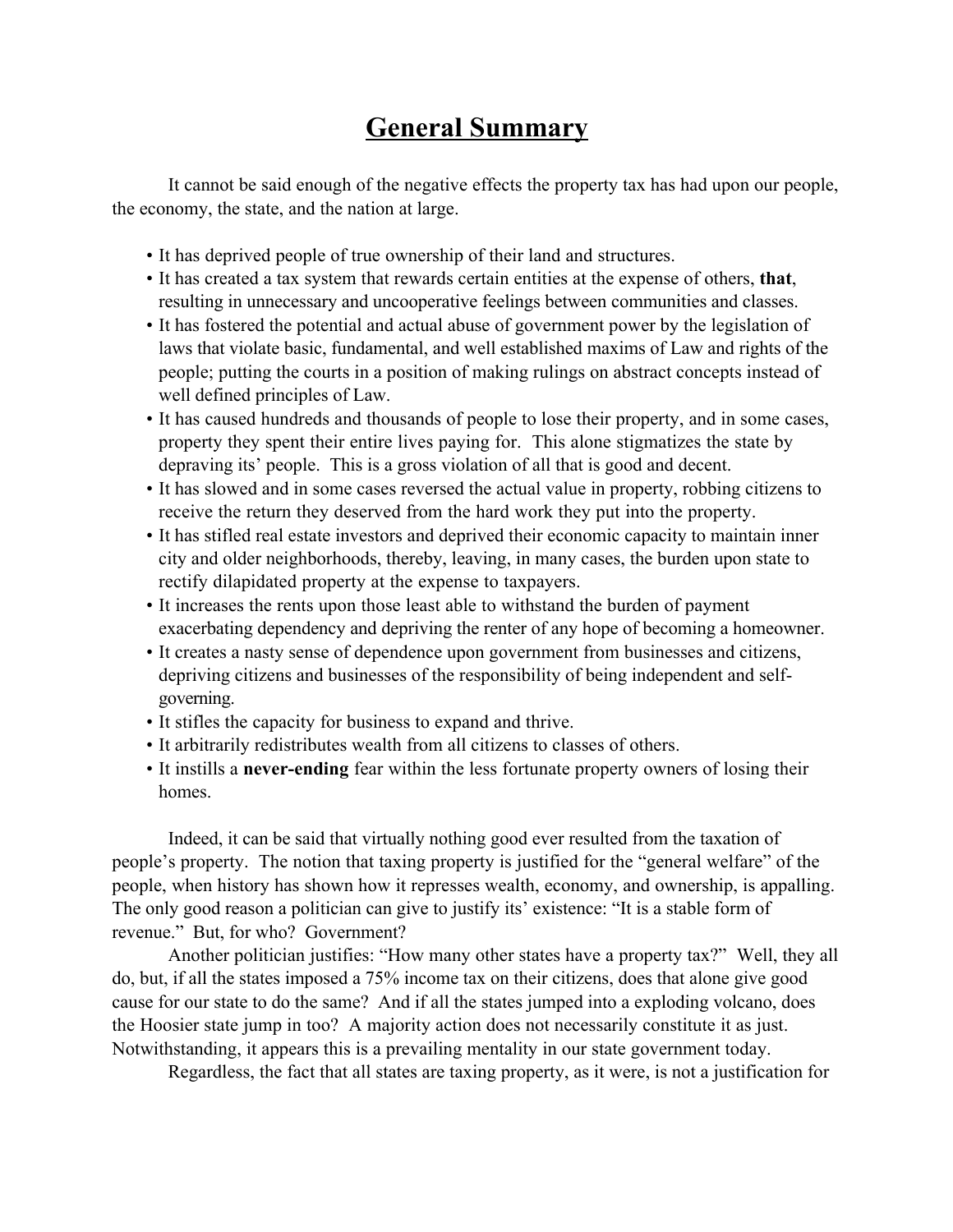our state to do it as well. On the contrary, it indicates the degree of control government wields over its citizens.

On the flip side of the coin, this treatise has identified the good that can come to Hoosiers; and even perhaps the nation at large if Indiana is courageous enough to take a bold step in setting a precedent, an example, to the rest of the nation. Who says California has to be the trend setter in all things?

The good and real general welfare that can come from the elimination of the property tax is self-evident. To abolish this tax would put all things into proper perspective. Government, banks, insurance, ownership, economics, and the relationships between all these entities would reduce the negative aspects of character such as greed, envy, thievery, ambition, coveting, and coercion.

Instead, it would foster selflessness, thoughtfulness, independence, self-governing, respect, tolerance, and sacrifice. It would reduce crime at the top and the bottom of the economic scales. And lastly, it would help fulfill and bring to pass a nation envisioned by our Founding Fathers as one the most powerful, not only in terms of its' wealth and military strength; but, in terms of its' character and virtue. A character that respects the laws and principles that proliferates, preserves, and protects the liberties endowed upon us by our Creator. It exalts the very best of human potential and reflects our divine heritage as children of God.

Who could or would ever imagine that obedience to a simple concept of freeing people to own property without any encumbrance by government could foster so much good. Our Founders did. Why should not We The People of Indiana?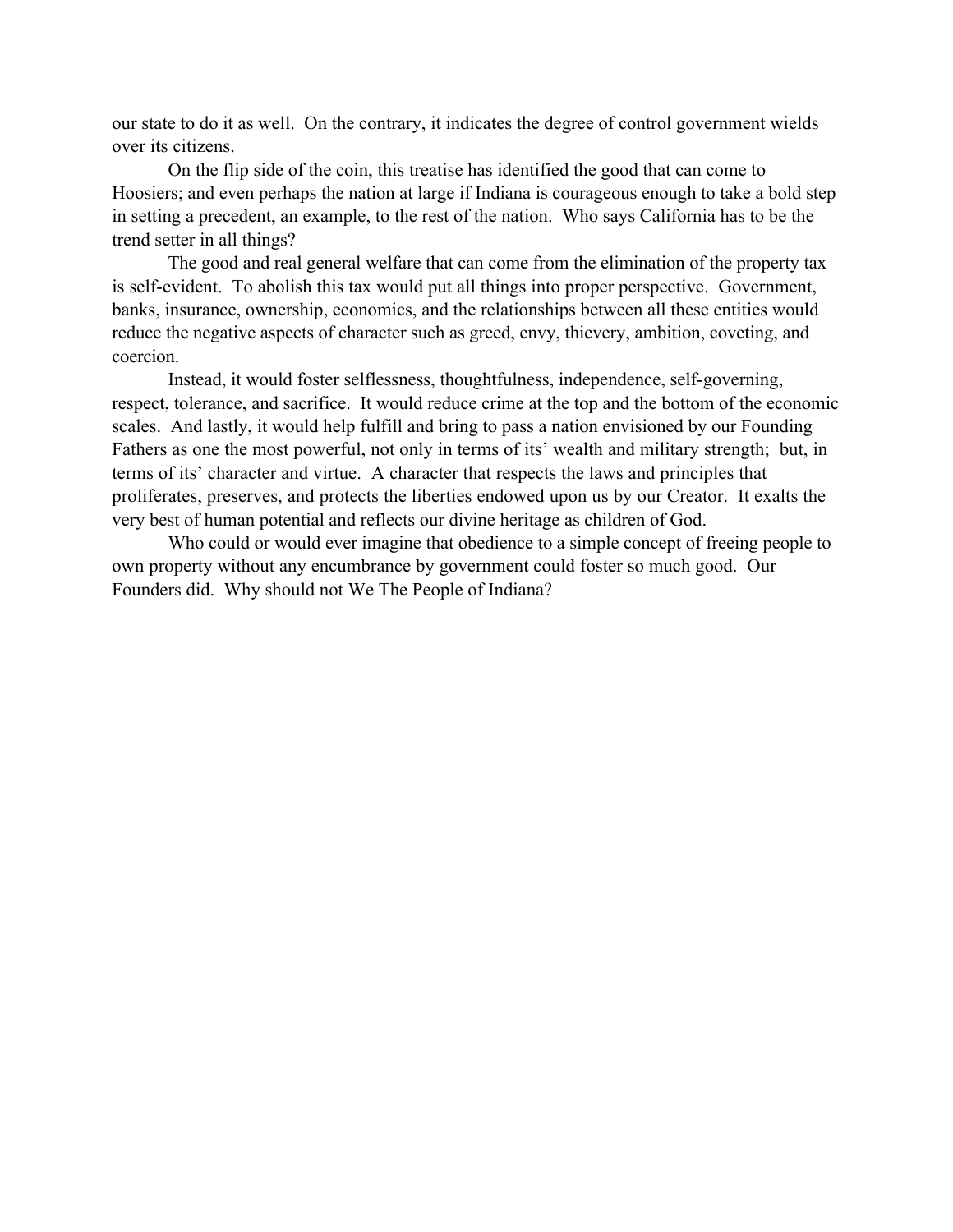## **The Timeline To T.A.P.**

**"If you fail to plan, you will certainly plan to fail"** 

### **Mission Statement**

### **Arrow Associates will endeavor to execute the following three-year plan to force the General Assembly to abolish the property tax system in the State of Indiana**

**On behalf of Arrow Associates, we submit this timeline of actions, putting our General Assemble on notice of our demands to eliminate the property tax. Please be advised that this timeline should be understood as a guide for Arrow Associates and adjustments may be made to compensate for unanticipated ramifications from either actions successfully executed or actions unsuccessfully completed.**

### October 2004**\***

Protest in front of the Governors Mansion (arrows) - Objective: Has not been determined, but I am going to suggest the protest be centered around a demand to create a generic resolution to abolish the property tax with the forming of three citizens commissions, **or else**. Also, to announce how we should vote on the referendum question on the ballot (arrows) that would amend Article 10 Section 1 (remember, **show** of force).

**\*** This protest is not written in stone, however, if it takes place, there will be a real life size Teepee (TeaPee) put in the center of an open lot across from the Governors Mansion. It has been discussed to have a barbecue the whole weekend for the event and we can all pitch tents and camp out. The message could be relative to homeowners losing their property and surrendering to living in tents. Please stay tuned for any development on this. If things look good here in the next week or so, this thing could be a lot of fun while we are still sending a succinct message to our statehouse. I hope to meet with Jeff Hohreiter, the Marion County Coordinator for We The People Congress and Property Tax Action Committee Chair for Meridian/Kessler Neighborhood Association this coming week.

### November/December 2004

With what numbers we have, we will barrage our legislators with a letter writing campaign (arrows), and a phone calling campaign (arrows), demanding that we want a generic resolution to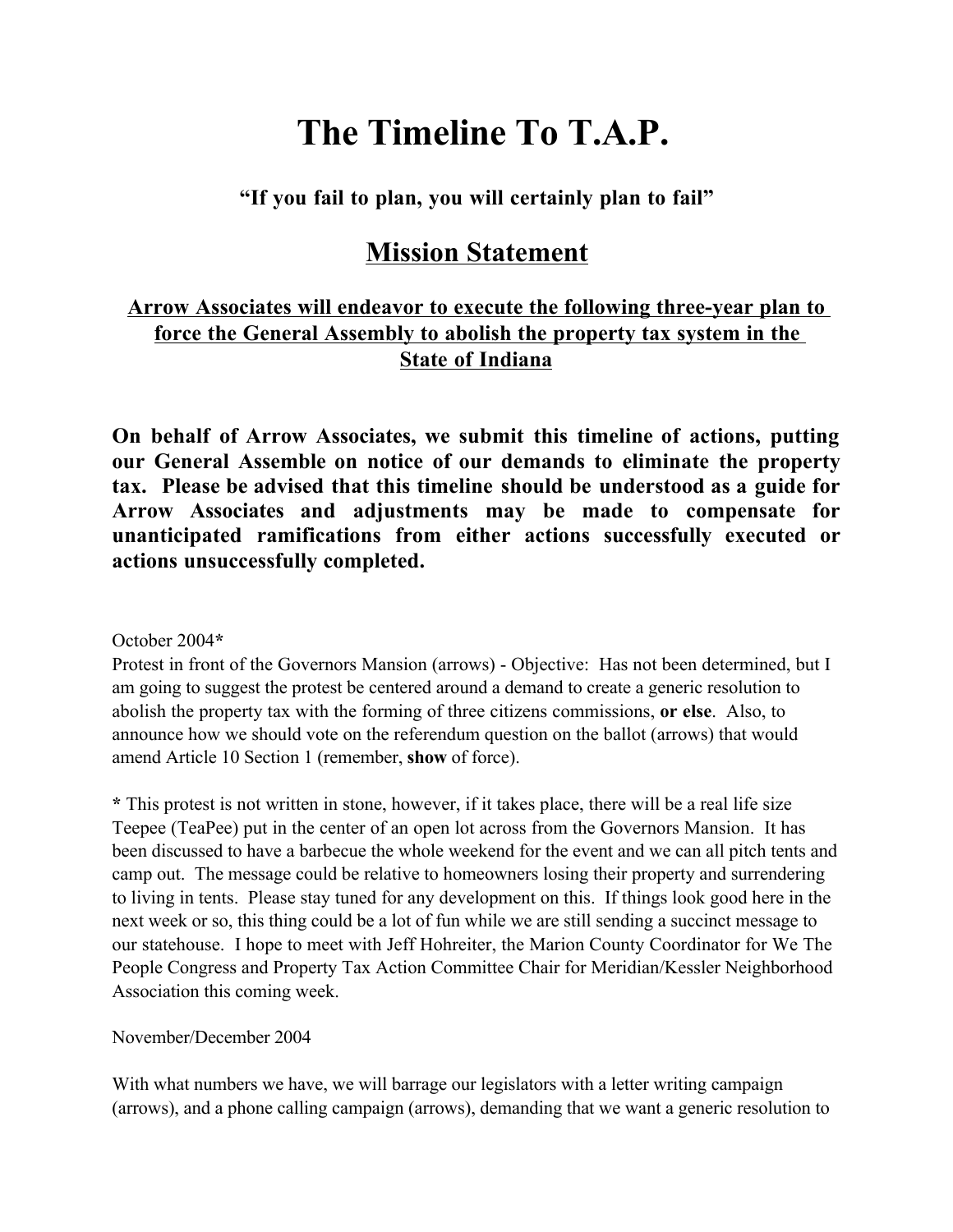abolish property tax with a forming of three citizens commissions for each point in the economic proposal. This will be our only demand for the 2005 Long Session. It is imperative we stay focused on this one thing in order for the rest of the plan to go smoothly. If we fail getting this through, we will be either set back a year or we will be cramming into a short session next year.

#### January - March 2005

General Assembly, long session. It will be necessary for us to make at least a couple of major appearances at key hearings (arrows). We need from this session a generic resolution from the General Assembly with language that reflects no "ifs;" but, a "when" and "how" we will eliminate the property tax; and the forming of three citizens commissions to begin, one, streamlining state and subdivisions and identifying the duplicity and waste, two, examine the various funds on the state level (61 of them) and identify moneys that can be tapped into and how to move the state to a zero-based budgeting system or something close, and three, to study and create a timeline on the economic impact on the state based upon feedback from businesses and industry after a national announcement**\*\***of the resolution and the empirical data from states who have enacted policies that have eliminated some or all property taxes and the economic effects they have had on their states, respectively. These commissions should work to eventually provide a report by October 2005 to make recommendations for policies at the 2006 Short Session. These would be good faith efforts toward the goal. If they do not, then, we know what our demands will be for the next session and be in a more justifiable position to initiate TAP (patience..it is coming).

**\*\*** The generic resolution can be used to make a nationwide public announcement to begin the process of compiling the feedback data from business and industry outside of the state to assist the one commission who will study economic impact. This will help them create a projected timeline with the feedback data and other empirical data from other states. This feedback may serve as added pressure (or assurance) to the state to expedite elimination. In addition, the announcement will also serve to put citizens from outlying cities like Chicago, Louisville, Cincinnati, and perhaps Toledo on a wait-n-see mode as they anticipate this coming to pass (perhaps some advertised "feelers" could be used to collect data from these parties). In one years time, we should be able to receive sufficient data to determine a cycle of economic impact and use proportional economic models based upon data from Proposition 13 and other similar situations to determine SWAG projections of our increased income and sales tax base. Remember, we want to do this with **no** tax increases. However, the reality of that we will not know until we have all this data. The conclusion drawn from those facts should determine if any tax increase is warranted. After the process, if it looks like a tax increase is needed to get us over a hurdle, it first, should be nominal (no more than 2%); second, it should be **sales tax only**, and third, **temporary, with language that specifically states there will be no review at all when the period has ran out**. If you noticed how they do these temporal laws, they always keep it up for review as a way of keeping it around. **The language must be definitive that ends it, period. NO reviews!**

March 2005 - December 2005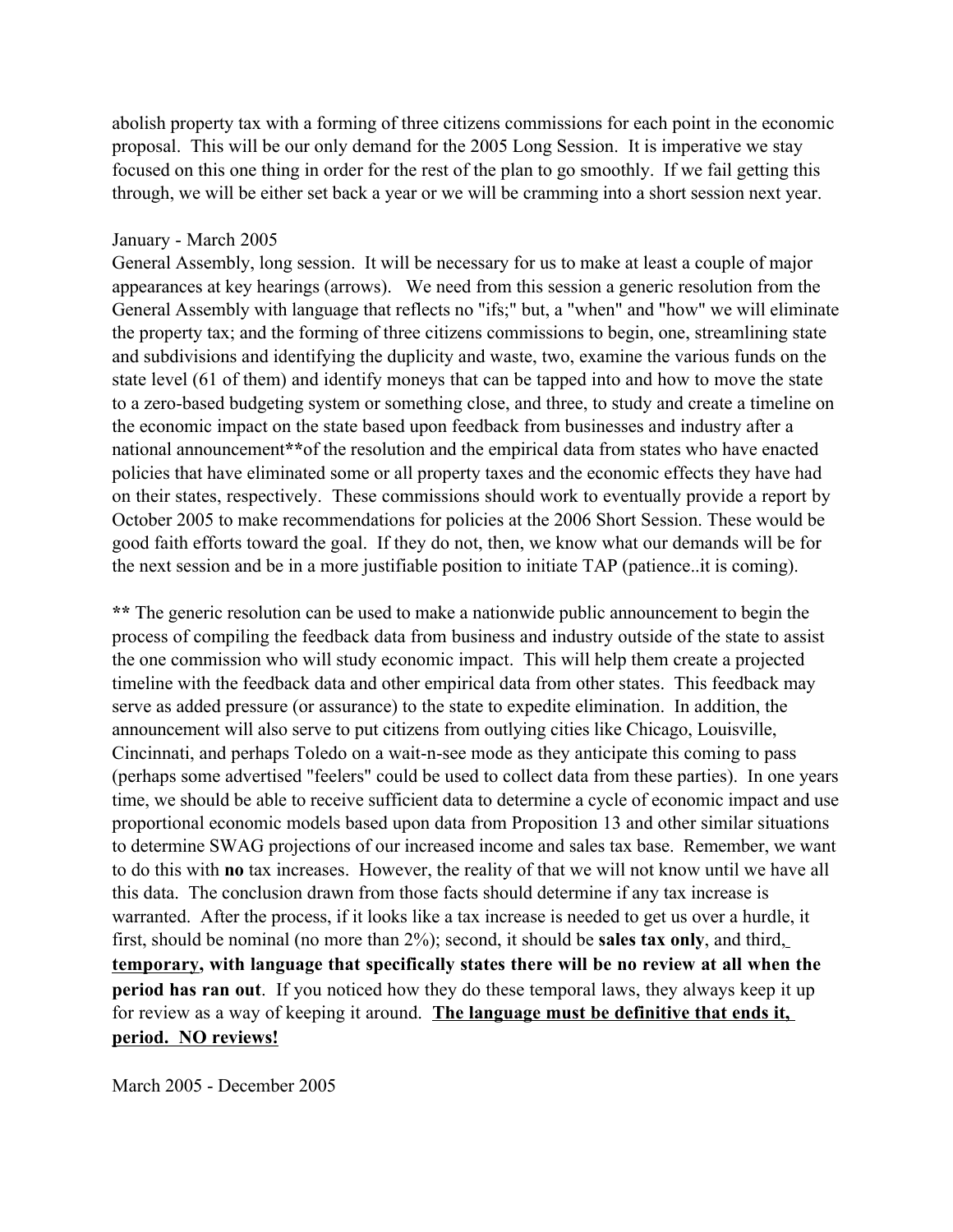We will evaluate the effect we had upon the General Assembly and plan out the rest of the year accordingly while we still maintain the statewide petition drive. This will be an off year in terms of state elections so we should spend an exerted effort to get signatures and have 300,000+ by the end of the year.

I will probably need to form a small temporary committee to help me identify friendlies in the statehouse and to arrange an agenda with them for the 2006 General Assembly.

**I believe we should have a pig roast in the fall and celebrate all our hard work.** All work and no play diminishes courage to fight another day. I will coordinate the pig roast as some of my best friends are Tongans and they are the best in the business. Besides, there are several faces on this list I have never seen. I would like to lure them over with food so I can finally put a face to their names.  $\cdot^{\wedge}$ )

**OK. The "or else" (TAP initiative) part of the plan. First, the content of these actions will not be revealed in public in neither print, by podium, nor by pulpit until the end of 2005. This part of the plan actually has two parts: Threat (arrows) And Promise (arrows) (TAP)\*\*\*. And there will be two TAPs we will make simultaneously. In other words, two threats and two promises. (Please be mindful that these actions are by no means violent, but, they are aggressive).** 

**\*\*\* There is an organization which has been talking to the Action Committee of the Miller Citizens Corp. (MCC) around my concept of TAP. I may consider to rely upon them to help us initiate this part of the plan while we give them the momentum they need to fulfill their mission as a tradeoff. For those on this list in Lake County who understand what I saying between the lines, please, please, keep it under raps until we have had the chance to meet and talk in person. Thank you.**

It is imperative that we approach the 2006 short session with specific actions and the substance to back it up. While I will not reveal the content of TAPs yet, the substance to back it up will be the statewide petition and all those who participate. This is why we **must be 300,000 strong** by the end of 2005. The two-threats part of TAP will be made to the General Assembly at the end of 2005. The threat will be initiated in the form of a letter writing campaign (arrows), followed by a phone calling campaign (arrows), then, a massive protest at the Statehouse (arrows). The statehouse protest will be the very first day of session in 2006.

January - February 2006

The protest will reflect demands we asserted in the previous end-of-year threats. The use of TAP for leverage (arrows) and the petition (arrows) will back the protest up as we go into the Short Session of 2006 with specific demands as to what we want accomplished toward abolition of the property tax by the end of this session. Naturally, by fall 2005, we will inform those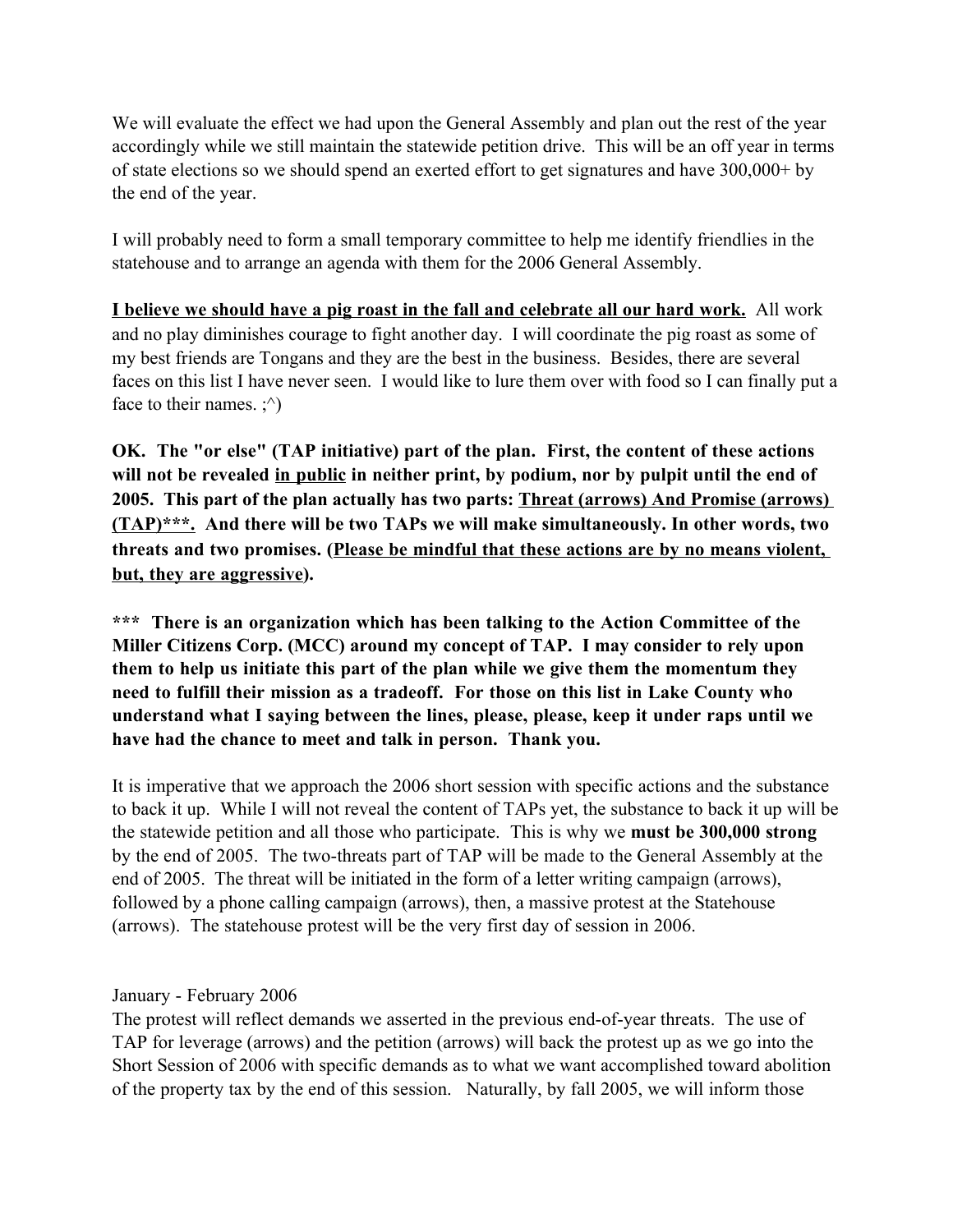legislators on our side what specific resolutions and bills we want on their plate so they can use the legislative services department to have a place-setting by session time.

Once the short session is over, we will evaluate our effectiveness and determine if we will carry out the two "promises" part of the TAP plan. If we do, this will require the most courage of all those who are on board with us to the end. And if they are, the effect will be tremendous and set the stage for the 2007 Long Session.

### February - December 2006

Assuming the short session yielded no satisfaction to our demands (it stands to reason that some concessions will have been made however), we will proceed with the "Promise" part of TAP starting in March. We will spend the rest of the year still gathering signatures for the statewide petition and making our case to the public to join with us in the TAP part of the plan. By doing so, the promise may begin to effect the state financial condition and the up and coming elections...hint hint. We will use the election to put the final nail in one of the "promises." Between the election and the start of the Long session 2007, another letter writing campaign (arrows), another phone calling campaign (arrows) followed by another protest on the first day of session.

### January - March 2007

This session will be the session we seal the deal. This is the session where we will need a marked and impressive lobby. We should be able to completely out number the bank, insurance, teachers union, Indiana Bar Association, and any other lobbyist group down there. By then, we should dominate the media; especially by what we do in the 2006 election. It will be necessary to establish lobbying teams of 50 to 100 to attend targeted hearings and sessions. Personally, I would like to see our numbers for each targeted gathering out-number the total number of lobbyists on a busy day; which to my guesstimation would be around 100. This will call for some sacrifice for all who participate. It would be wise to save some personal days, vacation days, or even sick days from work, to work the statehouse during this Long Session. This gives us over two years to plan for this Long Session.

By the end of this General Assembly, we should have a full commitment to abolish the property tax (though not implemented), all the data from the various commissions to spring a plan into transition, and a formidable voting block to help the Legislature bring this to pass. From this point, I could not tell you what the transition time frame would be. We can only hope, based on data received from a national announcement and proven effects from other states, that the more positive the data, the less time in transition. If the moneys located in the various state level accounts can be legally harnessed, this would buy ourselves 1.5 years into funding the locals while the excesses at the local units can be used as a hedge for potential shortages. If the data brings a timing factor into play, especially if more time is needed, this may warrant a **temporary sales tax increase (2% = \$1.5 billion)** to buy the legislature time for more effect to come into play.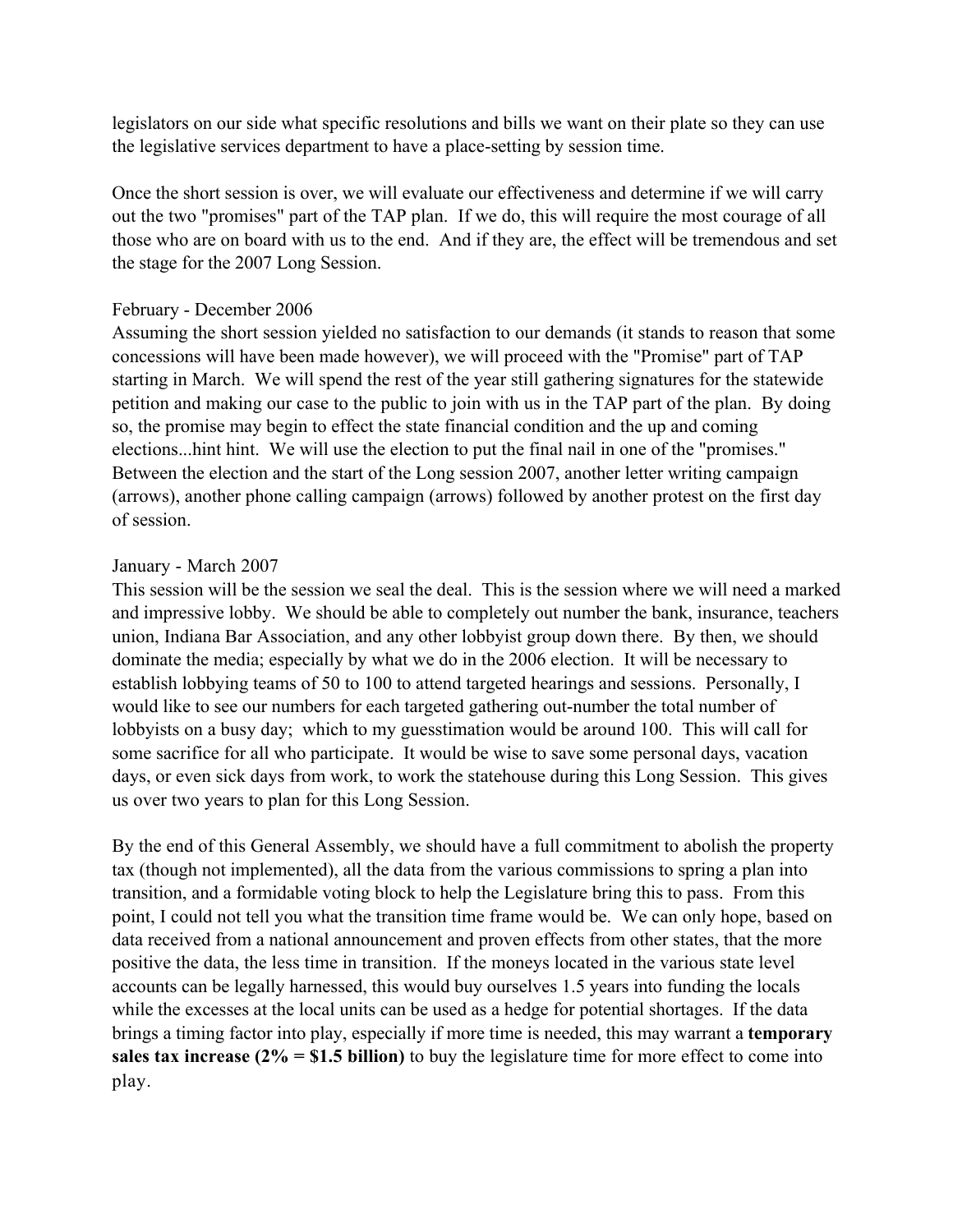# **C.L.E.A.R. from the T.O.P.**

**(Comprehensive Lawful Elimination And Remedy** from the **Taxation Of Property)**

### **Petition Instructions**

**1. The format and wording on the Signature Page must not deviate from the master copy.**

**2. All signatures must be of voting age (18 yrs.). However, it is not necessary that signatories be registered to vote. (Getting people registered to vote while executing any organized petition drive is encouraged)**

**3. All signatories must be of sound mind.**

**4. All information asked upon the Signature Page must be filled in-with exception of the phone number. However, please encourage signatories to enter their phone numbers in the event we may need to call for a verification as to avoid their signature being deleted. 5. All signatures must be independent of each other. Spouses cannot sign for each other and no signatory can sign for anyone.**

**6. Signatories do not have to be property owners. Renters and Students may sign as well as the property tax effects their rents. (Remember, anyone 18 yrs. or older may sign the the petition.**

**7. It is not necessary for signatories to read the petition, however, it should be encouraged. (Please note the Introduction Statement to be read with each prospective signatory at the bottom of this page-reading the Intro Statement is not required) 8. A copy of the petition must accompany a signature page.**

**9. The petition drive will cover a period of two years. However, the more signatures we receive as soon as possible will serve to better substantiate our resolve in each stage of The Timeline To TAP plan. Please send in all signature pages as soon as possible as to expedite substantiation and avoid possible loss. Please send all signature pages to: Jeffery J. Cole, 1004 Main Street, Elwood, Indiana 46036.**

**10. All signatory information is strictly confidential.**

**11. Please respect people's free agency and avoid any disputations. Do not attempt to knock on doors posted "No Solicitors." Please be professional.**

**12. Obey all laws and community ordinances.**

**13. Any children under the age of 18 yrs. who help on organized drives must be accompanied by an adult.** 

### **Introductory Statement**

**Hello, my name is \_\_\_\_\_\_\_\_\_\_ and I represent a petition drive on behalf of Arrow Associates in an endeavor to eliminate the property tax in the State of Indiana. We believe the property tax threatens home ownership and amounts to paying the government rent to live on our property. Would you be interested in supporting our cause by signing our petition?**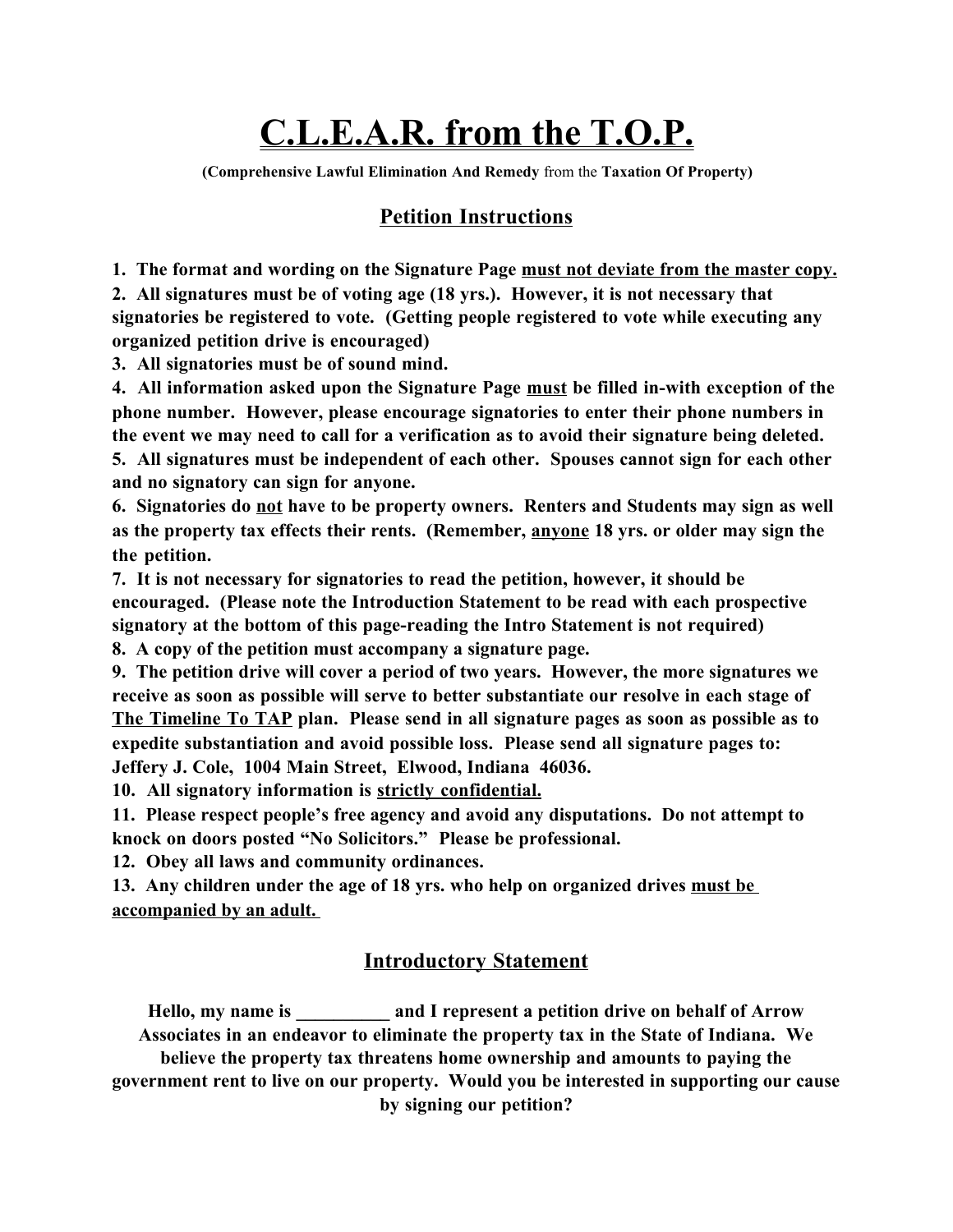

A Petition Based from the Treatise

# **C.L.E.A.R. from the T.O.P.**

**(Comprehensive Lawful Elimination And Remedy** from the **Taxation Of Property)**

### **Preamble**

**As a matter of conscience, Arrow Associates of the State of Indiana do hereby declare to our servant government this Petition. In the Spirit of Demand as self-evident in our Declaration of Independence; and by Law as prescribed in the United States Constitution and enumerated in the Bill of Rights; and by virtue of wholesome prescriptions in the Indiana State Constitution; we charge with this petition in the form of grievance the inherent evil of the property tax and demand redress on the basis of principle, fact, and Law, to totally and eternally eliminate all direct taxation, duty, or imposition upon all private property, both real and personal, in the State of Indiana.**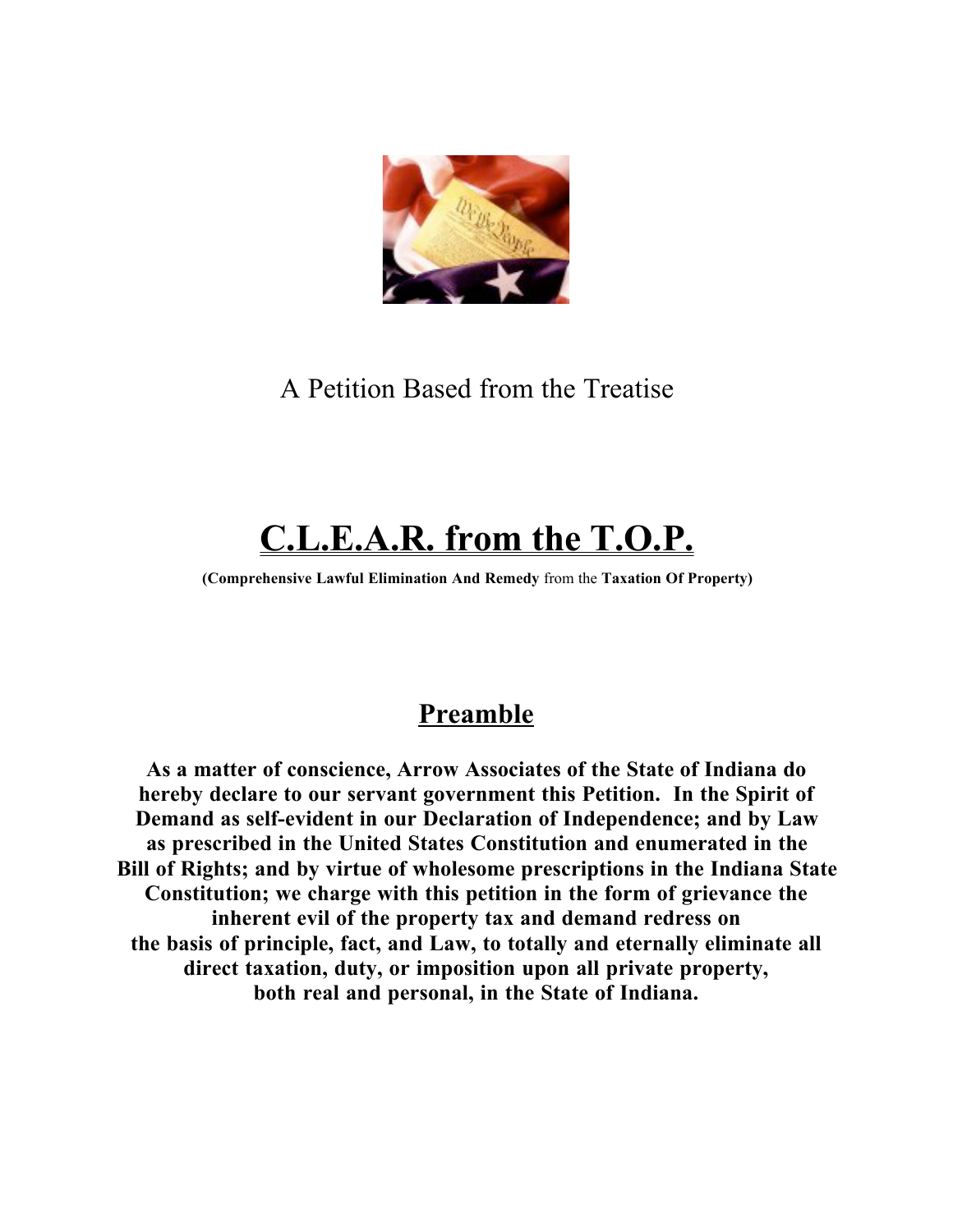### **Petition for Redress of Grievances**

By virtue of the outlook expounded in the **C.L.E.A.R. from the T.O.P** treatise, this grievance comes as a matter of principle with respect to our nation's earliest founding document: The Declaration of Independence; and a matter of Law as prescribed by our Constitution. It is in the Spirit and Intent as evident by its' Authors that the following grievance and remedy will be built upon the premise from which this document asserts: That Rights are endowed by our Creator; and by virtue of this endowment, are Inalienable. By virtue of this endowment, the government has no jurisdiction to impose upon these Rights as enumerated in the Bill of Rights. As such, these Rights cannot be infringed upon in any way, especially, as it appertains to supplanting or enforcement of Law. Any law which infringes upon these Rights are repugnant, not only to our nations' Declaration of Independence, but, the very Constitution from which protection is guaranteed.

**Whereas**, in the State of Indiana, we have determined the property tax system is in direct violation of one of the staples guaranteed by the US Constitution: The right to own property.

**Whereas,** we have concluded that Article 10 Section 1 is unattainable in its' implementation and unsound in its' effect, as it violates or is in conflict with other "wholesome" laws in the Indiana State Constitution.

**Whereas**, the property tax system forces owners into a contract with the State which deprives citizens of true ownership of property because of the eternal nature of the tax. The nature of the property tax continually obligates the owner to be subject to the contract with virtually no recourse for relief or permanent remedy. Hence, obligation, with the hopes of ownership, are never achieved. This is a violation of both, procedural and substantive due process.

**Whereas**, the citizens of the State of Indiana are subject to a property tax system which is confiscatory in it's result. Even after an owner has fulfilled any purchasing agreement, the threat of losing his property ever looms because of taxation. When citizens are unable to withstand the burden of liability imposed upon them by the State with little or no recourse, we are compelled to force the state to redress the grievance. No law abiding citizen in this state should ever have to give up their property because of forced heavy taxation.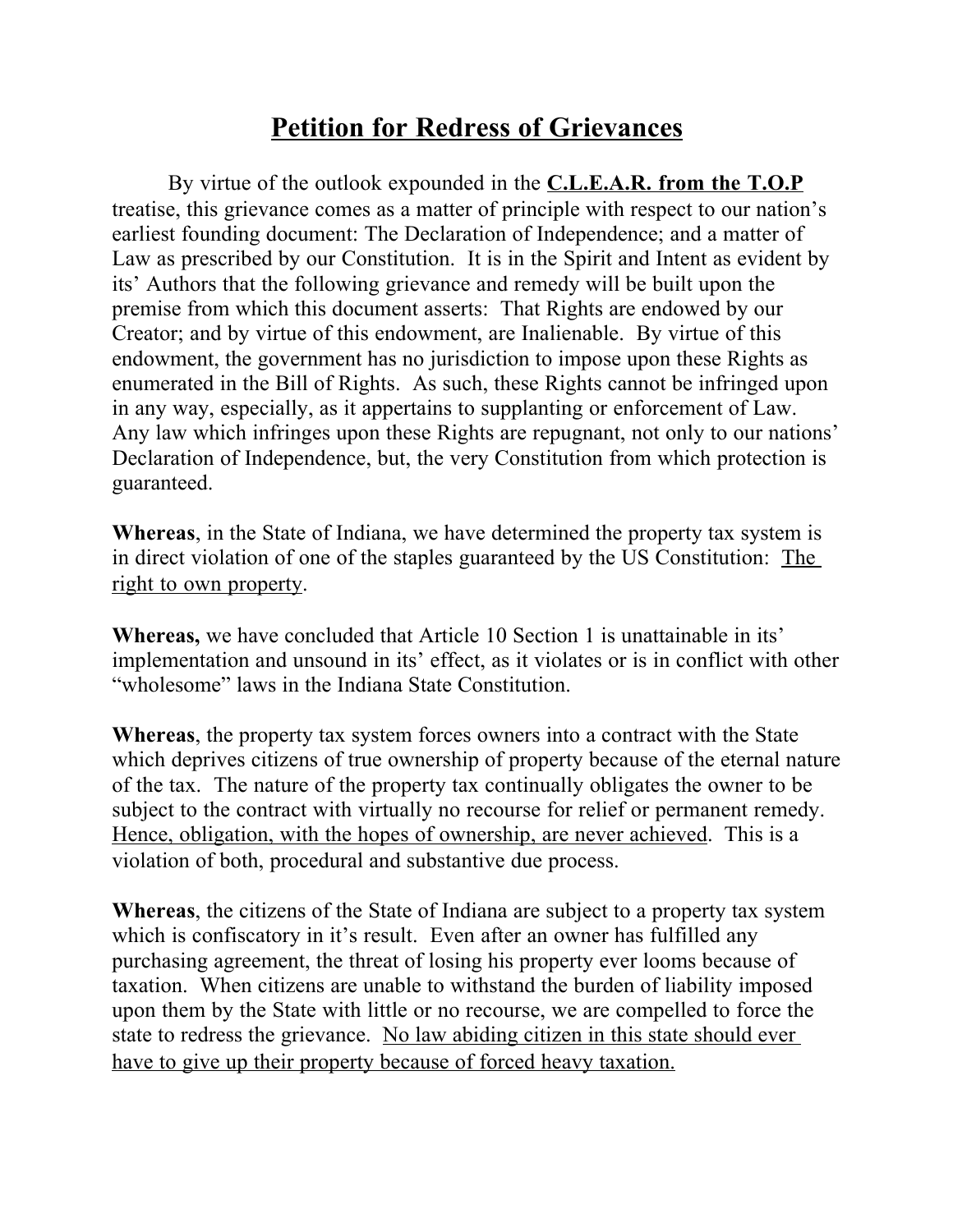**Whereas**, the property tax system deprives the owner to determine the value of his property. Tax assessment virtually gives all control of value to the state resulting in the risk of devaluation of property due to reassessment. With state control over value, the property tax system limits the owner to contract private property in a free market.

**Whereas**, the property tax system infringes upon the right of citizens to acquire real property under the auspice of a free market value system, hindering the seller as a prospect of acquisition solely for the reason of taxation.

**Whereas**, the State and the property tax system treats home ownership as if all property belongs to the state and homeowners as shareholders under the state's corporate charter; and the acquisition and ownership of private property as a corporate transaction and the actual property as income-generating. Article 10 Section 1 was amended to the Indiana Constitution under the intent that corporations were not paying any share of the burden-as most burden at the time fell upon the farmer; which, in most cases (not all homesteading farms were income-generating), were income-generating property. As a matter of fact, in the delegation debates of 1851, were homesteads even mentioned with respect to anything relating to non-income generating property. Furthermore, there is no mention at all that private homestead property falls under the jurisdiction of "all property" in Article 10 Section 1 as none of the possibilities of exemption relates to non-income-generating property.

**To wit**: Article 10 Section 1 may have been created with no intent to tax homesteads or non-income-generating property. Moreover, it may stand to reason that the only way the state **can** create a "uniform and equal rate of property assessment and taxation" is on an income-generating basis. For over 130 years, our property tax system evolved into what is commonly called the "True Tax" system. The basis for methodology to determine liability was "use." Indeed, "value" was determined by "use." "Use" is synonymous with the income the property was capable of generating above and beyond the necessities of sustenance. This methodology compounds the assertion that original intent to amend Article 10 Section 1 to the Indiana Constitution was to tax incomegenerating farms, businesses, and corporations. Therefore, taxing any kind of property that does not generate income above and beyond sustenance is unconstitutional.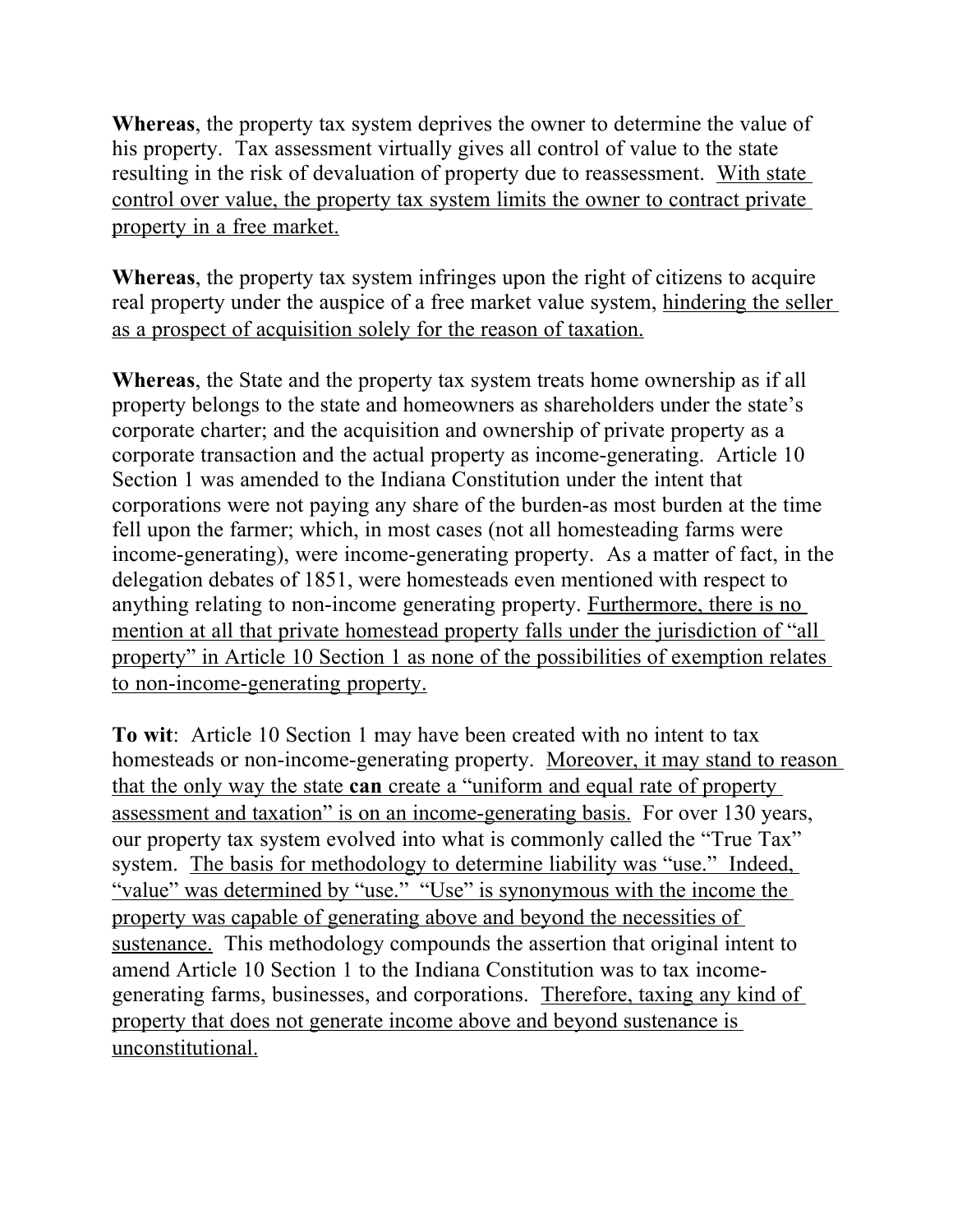**Whereas**, Article 10 Section 1 calls for a "...uniform and equal rate of property assessment and taxation..." on real and personal property. We believe it is virtually impossible, in terms of using "market" value as a basis, to comply with such a system primarily due to the unique qualities of private property. As a matter of fact, it is self-evident that private property is as unique to other properties as its' owner is to other people. Our states' history has shown the variables in property that determine value are incalculable, hence, the present day debacle which obviously shows no more remedy of the situation as it did when the Supreme Court ruled the "True Tax" system unconstitutional. Therefore, if remedy cannot be found over a 130 year period, it stands to reason that value should truly be determined only by its' owner and not by the state. The very nature in the uniqueness of property restricts the state from doing what it is required to achieve or comply under Article 10 Section 1. To create a "uniform and equal rate of property assessment and taxation," the system would be required to classify private property; an action from which can only lead to disjointed and unequal methods of determining value by virtue of the variables that constitute its' uniqueness. Once the State begins to determine value by classification, it cannot help but move away from the very condition (uniform and equal) that Article 10 Section 1 mandates. Methodology eventually becomes abstract and results arbitrary if the state alone is to determine what variables are used to classify the value of private property and what variables are left out. Unless all factors of value are used, it always leaves us to question if the basis for assessment is true or "just" value. To surmise: Not only is it impossible to implement a "uniform and equal rate of property assessment and taxation" without classifying property, it is impossible, in terms of "market" value (as opposed to "use") to classify private property for the purpose of taxation because of the unique qualities in each property. Indeed, given the right of the owner to determine their own value, it is not even practical for the state to devise a tax system which finds itself incapable of complimenting all the unique qualities that comes with the right to own property.

**Therefore,** Arrow Associates, and all the undersigned, on behalf of the citizens in the State of Indiana, demands that we eliminate the property tax system in our state and reexamine the whole budgetary process and resolve to pay for the services by some other means. To that end, we have formulated a plan for which we can pay for services and still compliment our citizens' right to truly own property without the encumbrance of government. We believe we can eliminate the property tax by simplifying government services at all levels, by a zero-based budgeting policy, and the positive economic impact by virtue of elimination.